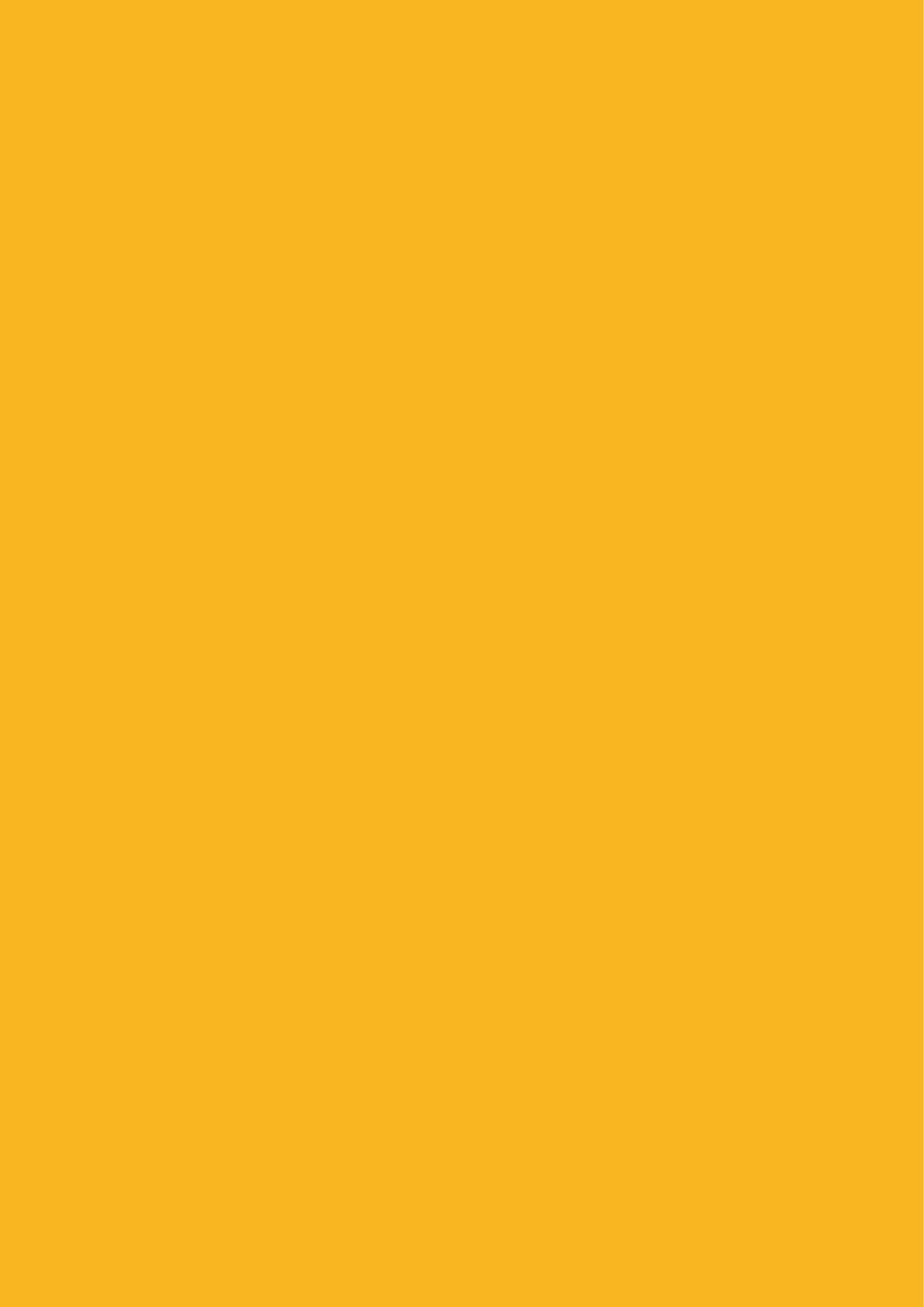#### **Contents**

|    | Introduction                                                                                                                                       |  |  |
|----|----------------------------------------------------------------------------------------------------------------------------------------------------|--|--|
| 6  | Our ESG integration process                                                                                                                        |  |  |
| 9  | Resources we share across the firm                                                                                                                 |  |  |
| 14 | <b>Global Equities</b>                                                                                                                             |  |  |
| 17 | Global Fixed Income, Currency & Commodities (GFICC)                                                                                                |  |  |
| 22 | <b>Global Liquidity</b>                                                                                                                            |  |  |
| 24 | <b>Asset Management Solutions</b><br><b>Multi-Asset Solutions</b><br>Quantitative Solutions                                                        |  |  |
| 28 | <b>Alternatives</b><br><b>Macro Strategies</b><br>J.P. Morgan Alternative Asset Management (JPMAAM) Hedge Fund<br>and Alternative Credit Solutions |  |  |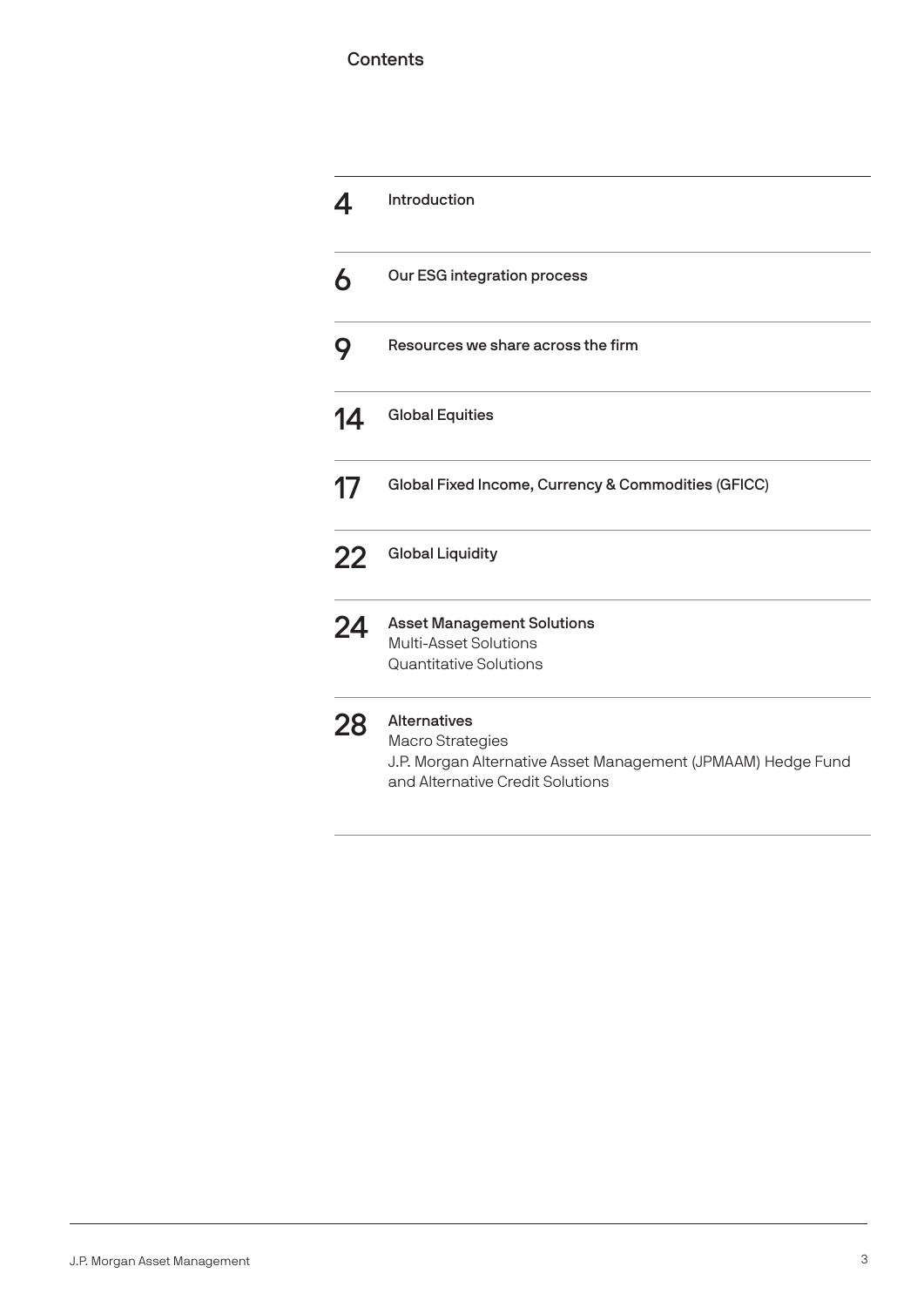# Introduction

#### J.P. Morgan Asset Management is the marketing name for the investment management businesses of JPMorgan Chase & Co. and its affiliates worldwide.

It is a leading investment manager of choice for institutions, financial intermediaries and individual investors, offering a broad range of core and alternative strategies, with investment professionals operating in every major world market providing investment expertise and insights to clients. J.P. Morgan Asset Management oversees more than USD 2.65 trillion in client assets under management globally as of December 31, 2021.

As an asset manager, we are guided by our duty to act in the best interests of our clients. That commitment means we consider the impact of decisions we make on behalf of our clients on their portfolios. We believe consideration of financially material environmental, social and governance (ESG) factors can be an important part of the investment process.

At J.P. Morgan Asset Management, we define ESG integration as the systematic inclusion of financially material ESG factors (including sustainability risks) as additional inputs into investment analysis and investment decision-making, where possible and appropriate. ESG factors encompass a wide range of issues including (but not limited to) climate risk, natural resource use, human capital management, diversity, business conduct, governance practices, shareholder rights and executive compensation, as they can impact negatively the value of an investment.

J.P. Morgan Asset Management considers financially material ESG factors when assessing an investee company's performance. ESG integration is used to support mitigating risk and can unlock opportunities in an investment portfolio. By considering financially material ESG factors, we believe that ESG integration can inform better long-term investment decisionmaking and can help build stronger portfolios for our clients.

Our processes for ESG integration for a variety of our asset classes are described later in this paper.

Active ownership is a key component of both our standard investment processes and our commitment to ESG integration. We use it not only to understand how companies and issuers consider issues related to ESG

but also to try to influence their behavior and encourage best practices, for the purpose of enhancing returns for our clients. We define engagement as active interaction with investee companies or issuers, exercising our voice as a long-term investor through industry participation and proxy voting. Active ownership in the context of ESG integration allows us to manage ESG risks and to systematically incorporate insights gained from engagement into our investment decisions. For further details on our engagement processes, please see our [Annual Investment Stewardship Report](https://am.jpmorgan.com/content/dam/jpm-am-aem/global/en/sustainable-investing/investment-stewardship-report.pdf).

There are four key reasons why we believe consideration of financially material ESG factors may lead companies to perform better in the long run:

- 1) Efficiency gains: There is a large and growing body of academic evidence to suggest strong ESG performance serves to mitigate risk and enhance employee and structural efficiency. Empirical studies find a positive link between ESG factors and financial performance of companies, suggesting that the adoption of sustainable business practices by companies may sometimes be necessary to keep them from falling behind competitors.<sup>1</sup>
- 2) Consumer sentiment: Recently, there have been powerful shifts in consumer sentiment from firms with poor ESG ratings toward more responsible alternatives.
- 3) Mitigation of regulatory risks: ESG leaders are likely to be more insulated from the regulatory and transition risk associated with the transition to a net-zero economy; for example, the rise in carbon pricing.
- 4) Capital costs: Shifts in investor sentiment toward green-bond purchases will reduce the cost of capital for issuers. Research from MSCI found that companies averaging high ESG scores experienced lower costs of capital compared to companies with poor ESG scores in both developed and emerging markets during a four-year study period. The cost of equity and debt followed the same relationship.<sup>2</sup>

<sup>1</sup> Gunnar Friede, Timo Busch and Alexander Bassen, "ESG and financial performance: Aggregated evidence from more than 2,000 empirical studies," Journal of Sustainable Finance & Investment, 5:4 (2015), 210-233.

<sup>2</sup> MSCI, "ESG and the Cost of Capital" (2020) https://www.msci.com/www/blog-posts/esg-and-the-cost-of-capital/01726513589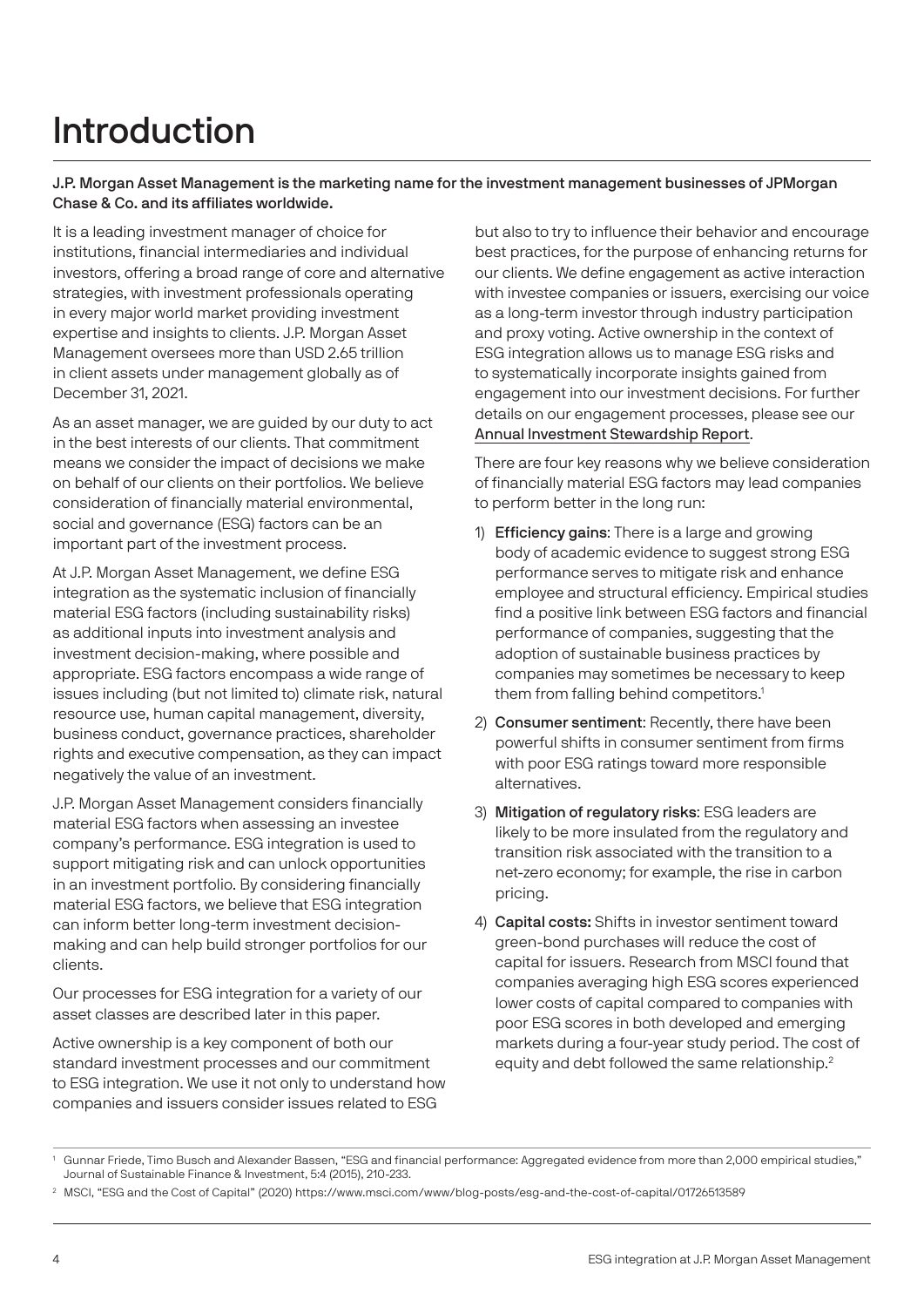# Introduction continued

The practice of integrating financially material ESG factors into investment processes aims to strengthen risk management and may contribute to long-term financial returns. Consequently, we believe ESG integration can help deliver enhanced risk-adjusted returns over the long run. It is important to note that the materiality of ESG factors varies depending on the time horizons under consideration, as well as specific regional or macroeconomic influences. We believe it is important to align the consideration of ESG factors to the specific investment style, such that the integration of ESG information contributes to investment performance.

As a global active manager using a variety of investment styles, we integrate financially material ESG factors into the investment process of an investment group in a manner consistent with the underlying strategy, from the purely quantitative to those based on a combination of fundamental research and qualitative judgments.

We define investment groups as investment teams that share a common investment process and ESG integration approach.<sup>3</sup> Because of the variety of actively managed investment strategies, types of investments and investment processes, financially material ESG factors will differ across investment groups, and we do not mandate that each investment group implement ESG integration in the same way. Instead, we apply key metrics that focus on the robustness of the ESG integration process to determine if an investment group can be considered as ESG integrated by J.P. Morgan Asset Management. We use a process-focused 10-metric scoring framework to validate the approach applied by the investment groups.

We also offer a growing range of products designed for clients that want to go beyond standard ESG integration and invest in products with more defined ESG characteristics or objectives. Nevertheless, we can make no assurance that the integration or security selection methodology used by our portfolio managers and analysts will align with the individual beliefs or values of a particular client, nor that ESG integration will apply to every security in a client's portfolio.

It is important to note that for the ESG integration process to be satisfied, we require the following:

- 1) Portfolio management teams to consider proprietary research on the financial materiality of ESG issues to the strategy's investments, and to conduct corporate engagements where possible.
- 2) Documentation of the advisor's research views and methodology throughout the investment process.
- 3) Appropriate monitoring of ESG considerations in ongoing risk management and portfolio monitoring.

Please note: ESG determinations may not be conclusive. Securities of companies or issuers may be purchased and retained, without limit, by the investment manager regardless of their potential ESG impact. The effect of ESG integration on a financial product's performance is not specifically measurable as investment decisions are discretionary regardless of ESG considerations. Unless stated otherwise in a financial product's documentation, and included within its investment objective and investment policy, ESG integration does not change a product's investment objective or constrain the investment manager's investable universe. Nor does ESG integration imply that a product is marketed or authorized as an ESG product in any jurisdiction where such authorization is required. In addition, there is no indication that an ESG or impact-focused investment strategy or any exclusionary screens will be adopted by a financial product.

The assessment of environmental, social and governance information and events requires subjective judgments, which may include consideration of thirdparty data that may be incomplete or inaccurate. There can be no guarantee we will correctly assess such impact.

<sup>3</sup> For further details on strategies that are ESG integrated, please reach out to the respective sales contact for each region.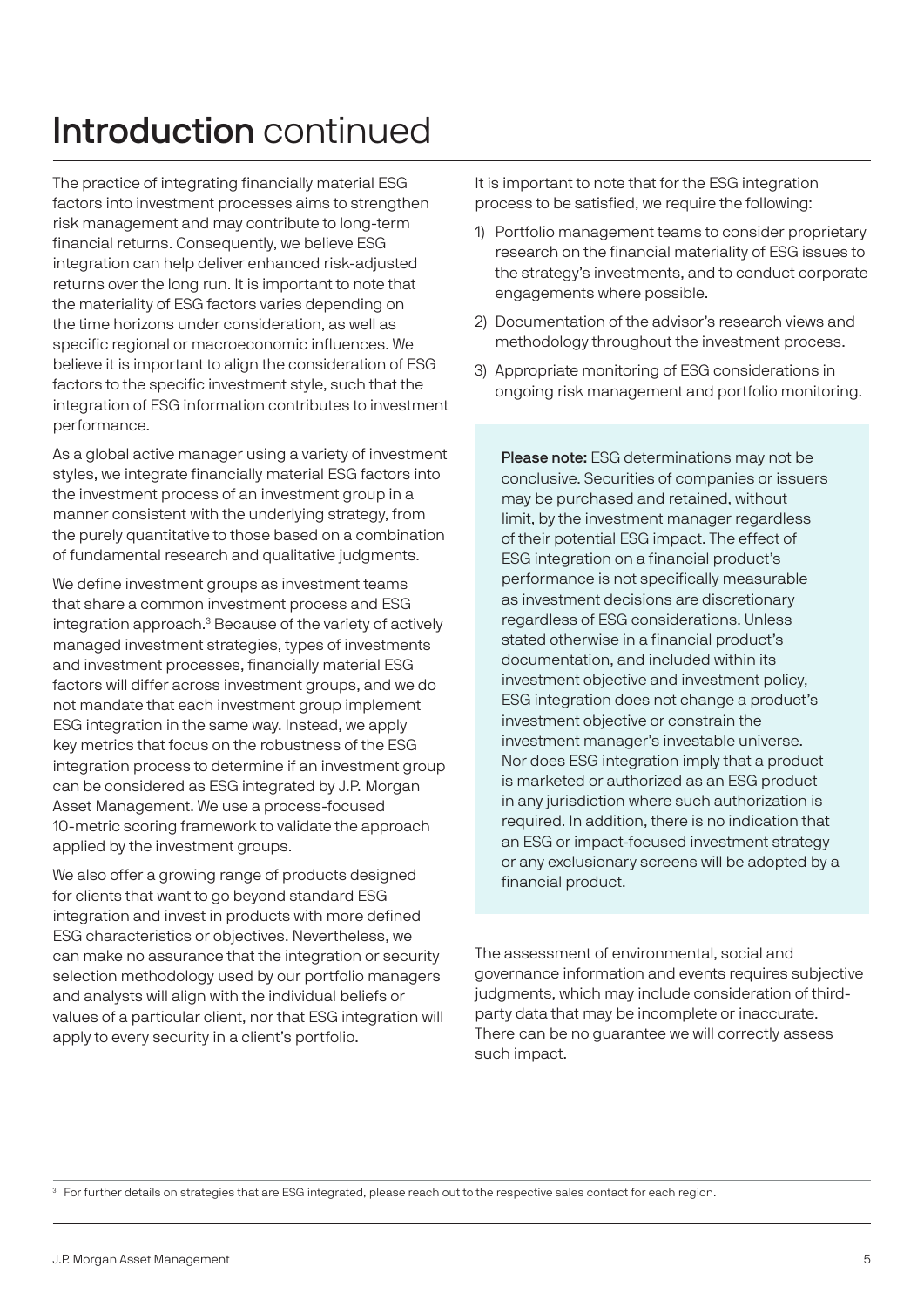# Our ESG integration process

The following describes J.P. Morgan Asset Management's current process for determining whether an investment group has integrated ESG into its investment processes.



Source: J.P. Morgan Asset Management, as of December 31, 2021. For illustrative purposes only.

Our ESG Data and Research Working Group vets and reviews the ESG integration approach of each investment group. The Working Group is chaired by the Global Head of Sustainable Investing, Jennifer Wu, and its members are senior portfolio managers, research analysts and investment stewardship specialists. The Working Group's review is used to form recommendations that the Sustainable Investing team submit to the Sustainable Investing Oversight Committee (SIOC), which is responsible for approving or rejecting the ESG-integrated status of each investment group.

This committee was established in 2021 as part of a comprehensive review of our sustainable investing governance practices, with a particular emphasis on structures for oversight of investment stewardship and ESG integration. Voting members of SIOC include the Chief Investment Officers (CIOs) of all applicable asset classes, thereby gaining oversight and assuming responsibility for the integration of sustainability risk related to the investment decision process.

The ESG Data and Research Working Group, alongside the Sustainable Investing team, has developed a 10-metric framework to evaluate ESG integration progress at each critical step of a typical investment process. Investment groups are required to present their ESG integration approach to the Working Group.

Our process for determining which investment groups are ESG integrated has continued to evolve and improve with the development of the framework (see next page). To receive ESG-integrated status under our current methodology, the investment groups must receive an aggregate score of at least 30 points out of a total of 50 and, for each metric, receive at least a 2 on a scale of 1 to 5. If the investment group does not meet this threshold, the Working Group will discuss the improvements required before it can reapply at a later stage. For those that are successful, the score and feedback are used to form a recommendation that the Sustainable Investing team submits to SIOC for formal approval of the ESG-integrated status.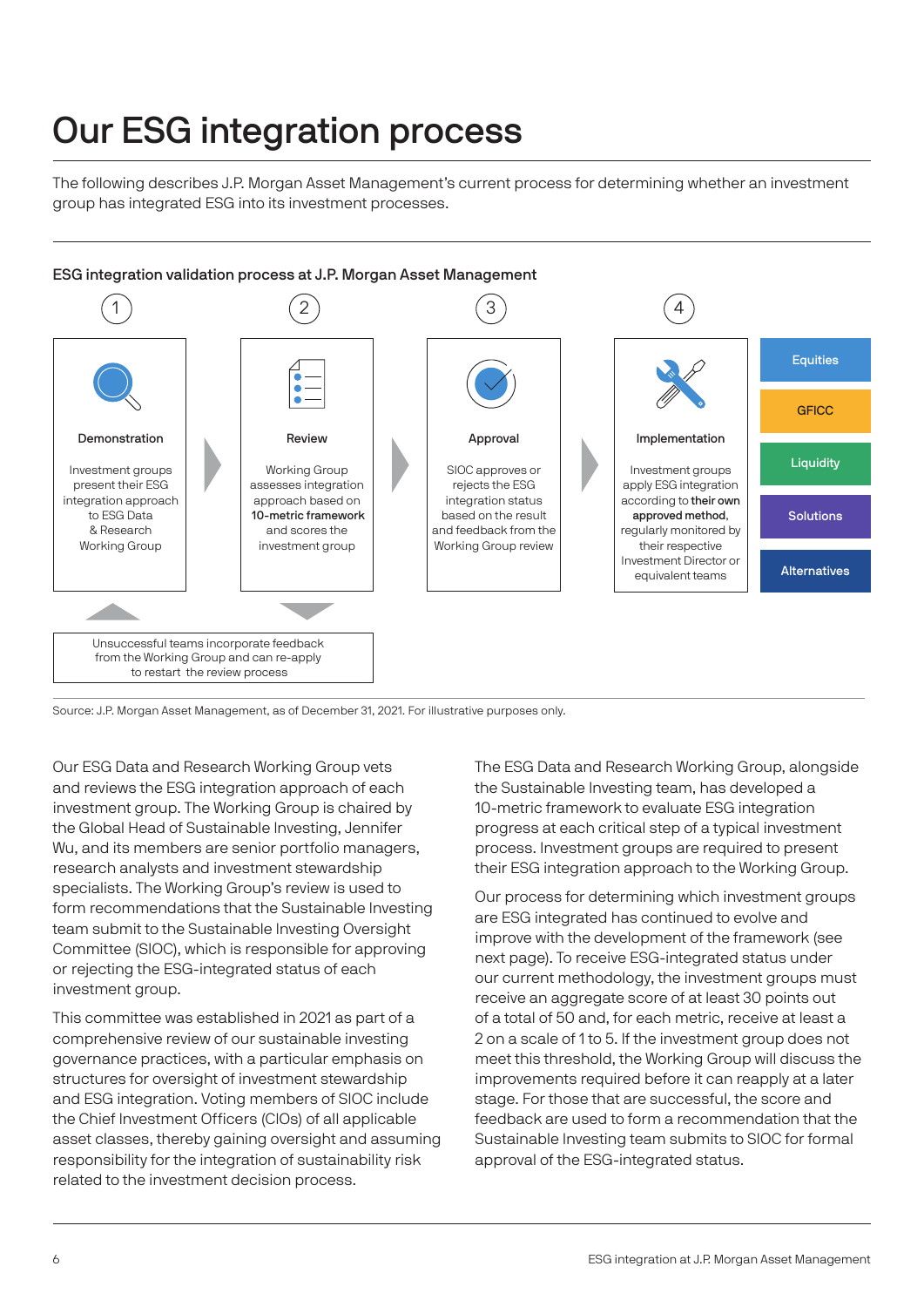# Our ESG integration process continued

### J.P. Morgan Asset Management 10-metric framework for ESG integration

| <b>Metrics</b>                     |    |                                                                                 | Sub questions                                                                                                                                                                                                                                                                                                        |
|------------------------------------|----|---------------------------------------------------------------------------------|----------------------------------------------------------------------------------------------------------------------------------------------------------------------------------------------------------------------------------------------------------------------------------------------------------------------|
| Research and Investment Management |    | 1. Research analyst/<br>investment due<br>diligence                             | • Is ESG integration an integral part of the research or investment due diligence process?<br>• Are analysts engaging on issues related to ESG with companies and leveraging ESG<br>information for analysis?                                                                                                        |
|                                    |    | 2. Consideration<br>at portfolio<br>management/<br>investment decision<br>level | • Is ESG fundamental to the investment decision-making process?<br>. Do ESG factors lead to a reweighting of the portfolio?<br>· Do the portfolio managers and/or investment committee override or add insights to<br>analysts' ESG analysis?                                                                        |
|                                    |    | 3. Breadth of third-party<br><b>ESG</b> data                                    | Is independent, external or third-party data incorporated into ESG analysis? How is this<br>data used?<br>Is the team relying on a single data source, or are different third-party data sources<br>leveraged and used for verification?                                                                             |
|                                    |    | 4. Level of proprietary<br>research conducted                                   | • How much in-house research has been conducted in conjunction with available third-<br>party data? Is there a heavy reliance on external/third-party data?<br>• Is there any evidence of ESG scores created by the team?<br>• Where relevant, does the team meet with companies to engage on issues related to ESG? |
|                                    |    | 5. Company/sector<br>coverage                                                   | • Has the team considered sector differences when integrating ESG and thought about ESG<br>factors' materiality?<br>. If so, how is the team implementing this?                                                                                                                                                      |
| Documentation                      |    | 6. Documentation<br>of integration<br>methodology                               | • Is there documentation setting out how ESG is integrated?<br>Is there a specific methodology or a framework being leveraged, and has this been shared<br>within the team?                                                                                                                                          |
|                                    | 7. | Documentation of<br>proprietary data and<br>research methods                    | • Is there any documentation of proprietary data and research?<br>• Are there any case studies/examples that demonstrate this?<br>• Is ongoing corporate engagement part of the process, and how is that documented,<br>especially with respect to engagement activities on highlighted material ESG factors?        |
| Monitoring                         |    | 8. Risk management<br>and oversight                                             | Is there clear assignment of roles and responsibilities in the ESG integration process to<br>ensure risk management and oversight are in place?<br>. What is the risk management process of ESG integration?                                                                                                         |
|                                    |    | 9. Systematization                                                              | • Is the process implemented using a centralized system such as Spectrum™ so it can be<br>leveraged by the entire investment engine?<br>Is the ESG integration information shared across the team, not just within a limited group<br>of people?                                                                     |
|                                    |    | 10. Ongoing monitoring<br>and maintenance                                       | • How does monitoring of ESG integration take place?<br>• Is there a forum to discuss improvements to, and enhancements of, ESG integration?                                                                                                                                                                         |

Source: J.P. Morgan Asset Management Sustainable Investing Team and ESG Data and Research Working Group.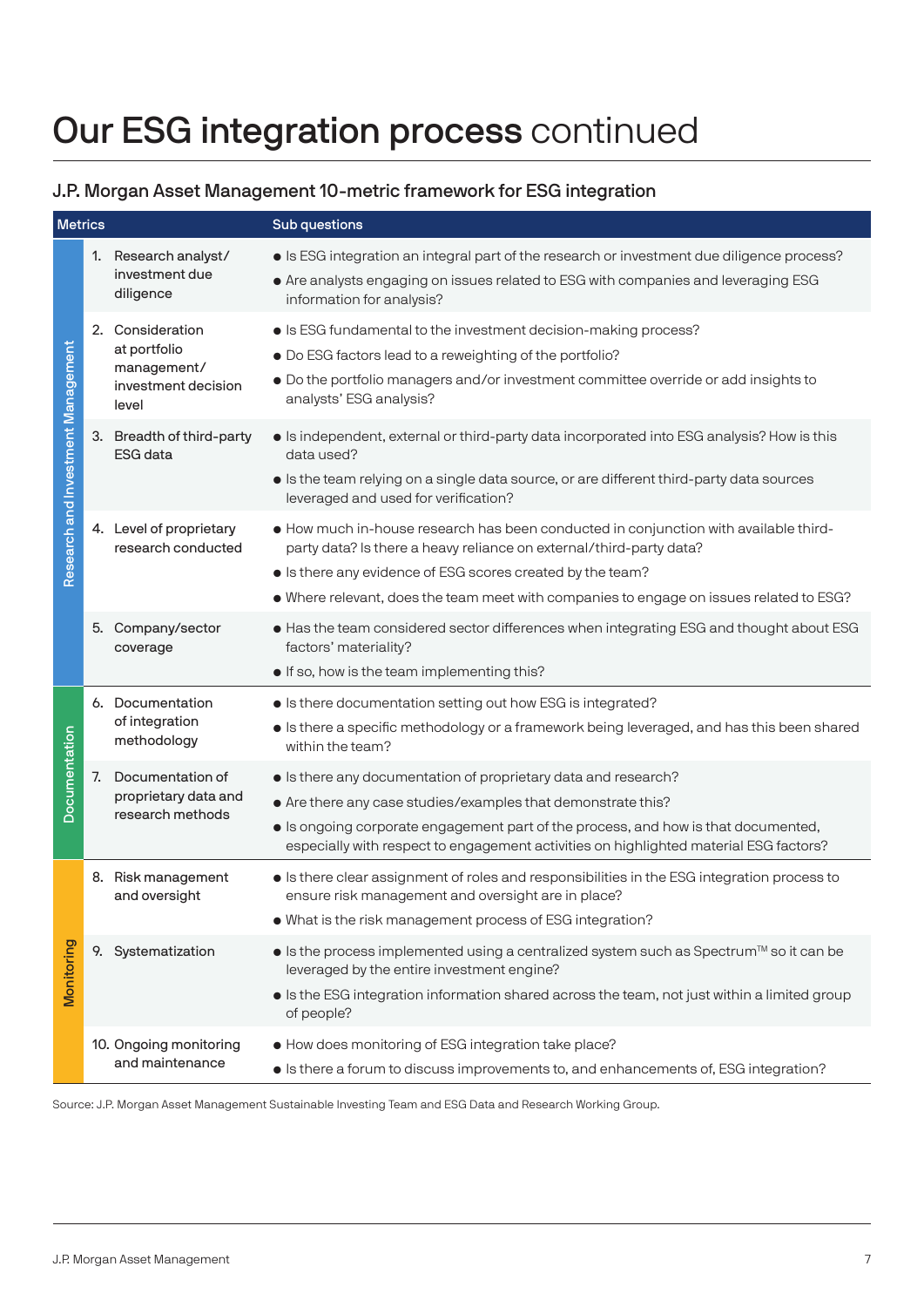# Our ESG integration process continued

Although the firm-wide ESG integration validation framework and development of supporting tools and analytics is led by specialists from the centralized Sustainable Investing team as well as the ESG Data and Research Working Group, the ownership of implementation and execution lies with investment teams. ESG determinations may not be conclusive, and securities of certain companies or issuers may be purchased, retained or sold by portfolio managers for reasons other than their ESG assessment.

Moreover, given the wide range of strategies, and the regional and sectoral diversity of our portfolio holdings, we emphasize that ESG integration does not mean investment in certain sectors or countries is prohibited. Importantly, systematic ESG integration should never result in sacrificing portfolio returns, making major changes to the investment process or taking into account immaterial ESG factors at the expense of ignoring other factors. Please refer to the asset class level sections in the following pages for details around how ESG integration works in practice at various asset classes.

The 10-metric framework not only offers guidance on how to evaluate a particular investment group but can also be used to measure how approaches have evolved and adapted over time.

In 2020, J.P. Morgan Asset Management received an A+ for its response on the Strategy and Governance module of the UN Principles for Responsible Investment (UNPRI) survey based on information provided for calendar year 2019. UNPRI are a set of voluntary and aspirational principles; signatories to the principles are required to report publicly on their responsible investment activities each year. ESG integration is an explicit factor in this assessment. The module is designed to provide information concerning each signatory's overarching approach to responsible investment, including governance, responsible investment policies, objectives and targets, the resources that are allocated to responsible investment and the incorporation of ESG issues into asset allocation.4

4 The UNPRI survey includes modules that solicit information from signatories, including J.P. Morgan Asset Management, on various topics including strategy and governance. Information is self-reported by signatories, including J.P. Morgan Asset Management, and was not audited by any party, including J.P. Morgan Asset Management, independent public accounting firms or UNPRI. Information on the UNPRI 2020 form of strategy and governance module and assessment methodology is included in the following links: https://dwtyzx6upklss.cloudfront.net/Uploads/q/c/a/02a.\_sg\_cc\_2020\_80624.pdf https://www.unpri.org/reporting-and-assessment/reporting-and-assessment-archive/6567.article Please note that publication of the UNPRI 2021 reports have been delayed due to changes in the UNPRI Reporting & Assessment process. Until release of the 2021 reports, the 2020 UNPRI report is the latest available.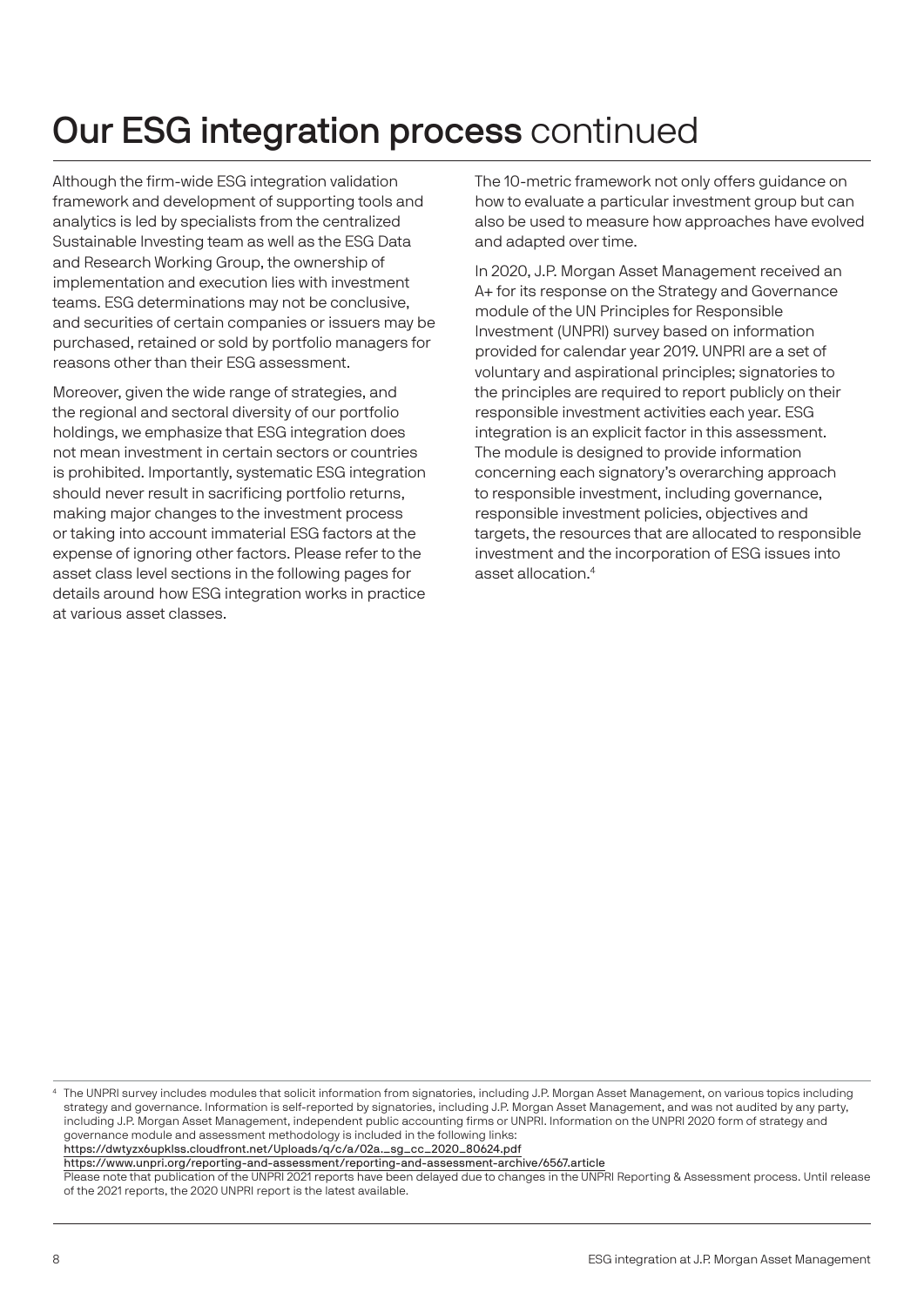#### System

J.P. Morgan Spectrum™ (Spectrum<sup>™</sup>), launched in 2017, is J.P. Morgan Asset Management's common technology platform, built by combining our leading capabilities across the organization. The platform is designed to optimize internal communication by connecting sales, investment and client service functions.

The platform standardizes and enhances our extensive research, portfolio construction and risk management capabilities. Spectrum<sup>™</sup> is a single centralized source for all critical data sets, which helps provide consistency of portfolio information throughout the full lifecycle.

The Spectrum<sup>™</sup> platform strengthens J.P. Morgan Asset Management's investors' collaboration and accelerates the inclusion of our best ideas into solutions for our clients. It also supports investment decision-making with integrated analytics, providing the ability to view and manage risks across multiple disciplines, enabling us to build stronger portfolios.

Spectrum<sup>™</sup> combines more than 35 operational oversight tools into an integrated suite with higher automation, integrated workflows and timely alerts. It also enables our client-facing specialists to deliver a high-quality client experience – from onboarding through to portfolio management and reporting.

ESG analysis and research are embedded in Spectrum<sup>™</sup> and shared across investment teams where appropriate. Spectrum<sup>™</sup> thereby enables greater collaboration, as expertise can be leveraged across the J.P. Morgan Asset Management platform, subject to information barriers. For example:

• Qualitative Research Notes: We share qualitative ESG assessments of companies on Spectrum™ via an application called "Research Notes." Investors, as well as the Sustainable Investing team, are able to record relevant ESG information arising from a company meeting or research, while specific environmental, social and governance issues can be flagged through a tagging facility to alert other system users. For example, a sector research analyst within Global Equities can view the ESG Research Notes of a company written by a Global Fixed Income, Currency and Commodities (GFICC) credit analyst, and vice versa. This allows investment professionals to access the latest information and exchange views. In addition, the engagement notes written by the investment stewardship specialists can be viewed by the Global Equities and GFICC investment teams. Where an ESG factor is deemed material, analysts and the Investment Stewardship Specialists are expected to identify and capture this through the engagement process and bring it to the attention of other users.



Image source: J.P. Morgan Asset Management Spectrum™.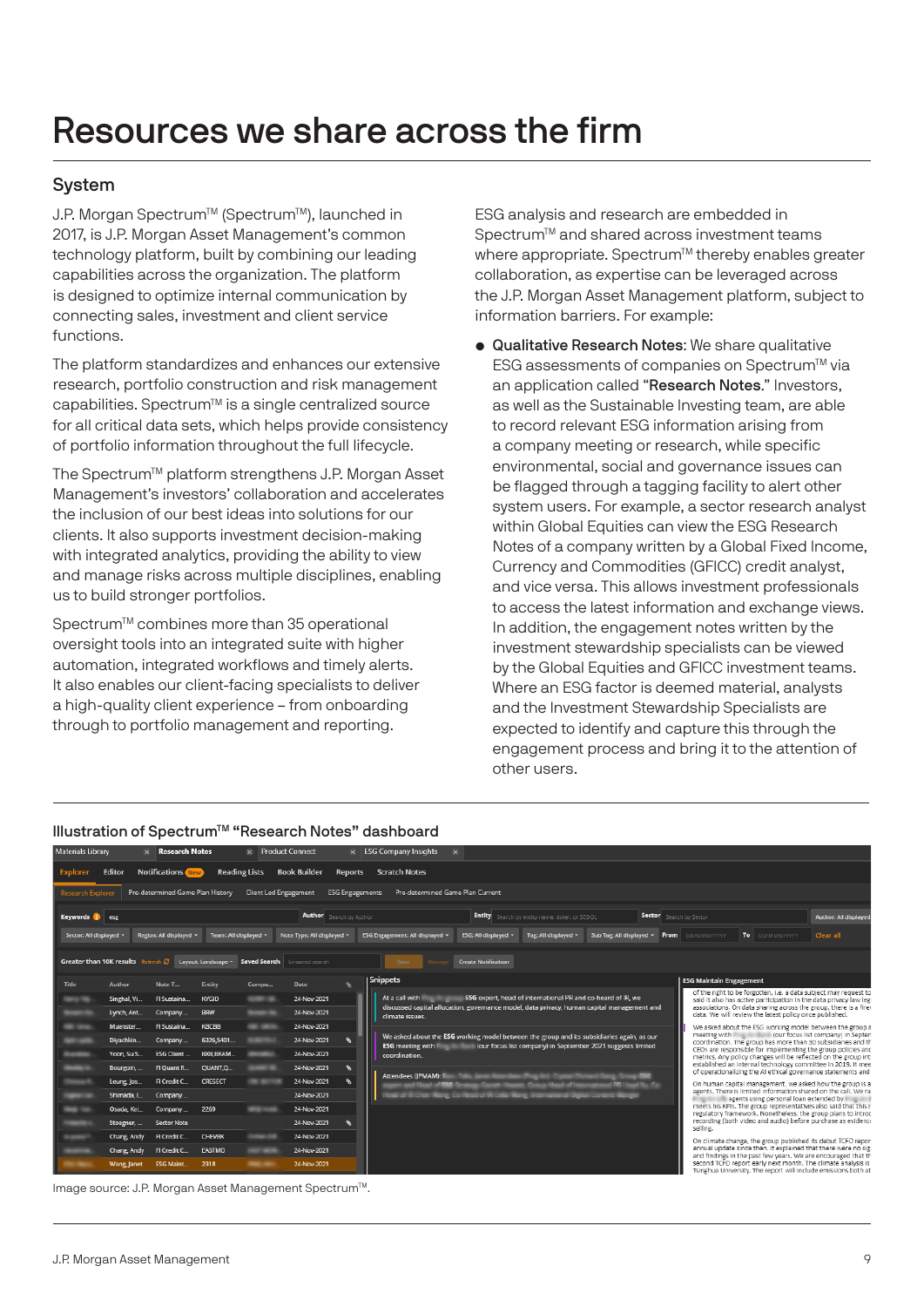• Quantitative ESG data: Another pivotal update within Spectrum™ was the addition of an application called "ESG Company Insights." Essentially, this is where, subject to any required information barriers, investment teams can view the J.P. Morgan Asset Management proprietary data-driven ESG score, as well as the underlying metrics from which the score is derived. Investors are also able to access a historical view of overall ESG scores over the last five years.

Illustration of SpectrumTM "ESG Company Insights" dashboard





Image source: J.P. Morgan Asset Management Spectrum™.

 $\bullet$  Portfolio management systems: Spectrum<sup>™</sup> is also used as a portfolio management tool by many investment teams. Within the respective system, both the proprietary ESG assessment and thirdparty data are embedded so that the information can be referenced to inform investment decisions. For further details, please refer to individual asset class sections in the following pages.

#### People

J.P. Morgan Asset Management's approach to investing builds on our long heritage of active management and stewardship. A key strength of our investment process is our in-house research capabilities, on both a fundamental and quantitative basis.

- Research capabilities of our investment teams: ESG information is integrated systematically in actively managed strategies that are determined to be ESG integrated, leveraging the expertise of over 1,000 investors through proprietary research, engagement and portfolio construction. Subsequently, ESG factors are monitored on an ongoing basis for risk management purposes. In particular, J.P. Morgan Asset Management has over 300 experienced career research analysts – situated globally and organized by sector – whose knowledge and experience provide an invaluable research resource. They offer indepth specialist analysis of companies within their particular sector and region.
- Central Sustainable Investing team: We have over 30 dedicated specialists supporting ESG integration from the perspectives of proprietary ESG and climate research, investment stewardship and products and solutions innovation. Over the last few years, our Sustainable Investing researchers have worked on the development of a proprietary, data-driven ESG scoring framework, which is designed to contribute to our understanding and application of a range of ESG information in our research and investment processes. The team is currently leading the implementation of the scoring framework and the further build-out of our analytical capabilities around climate change.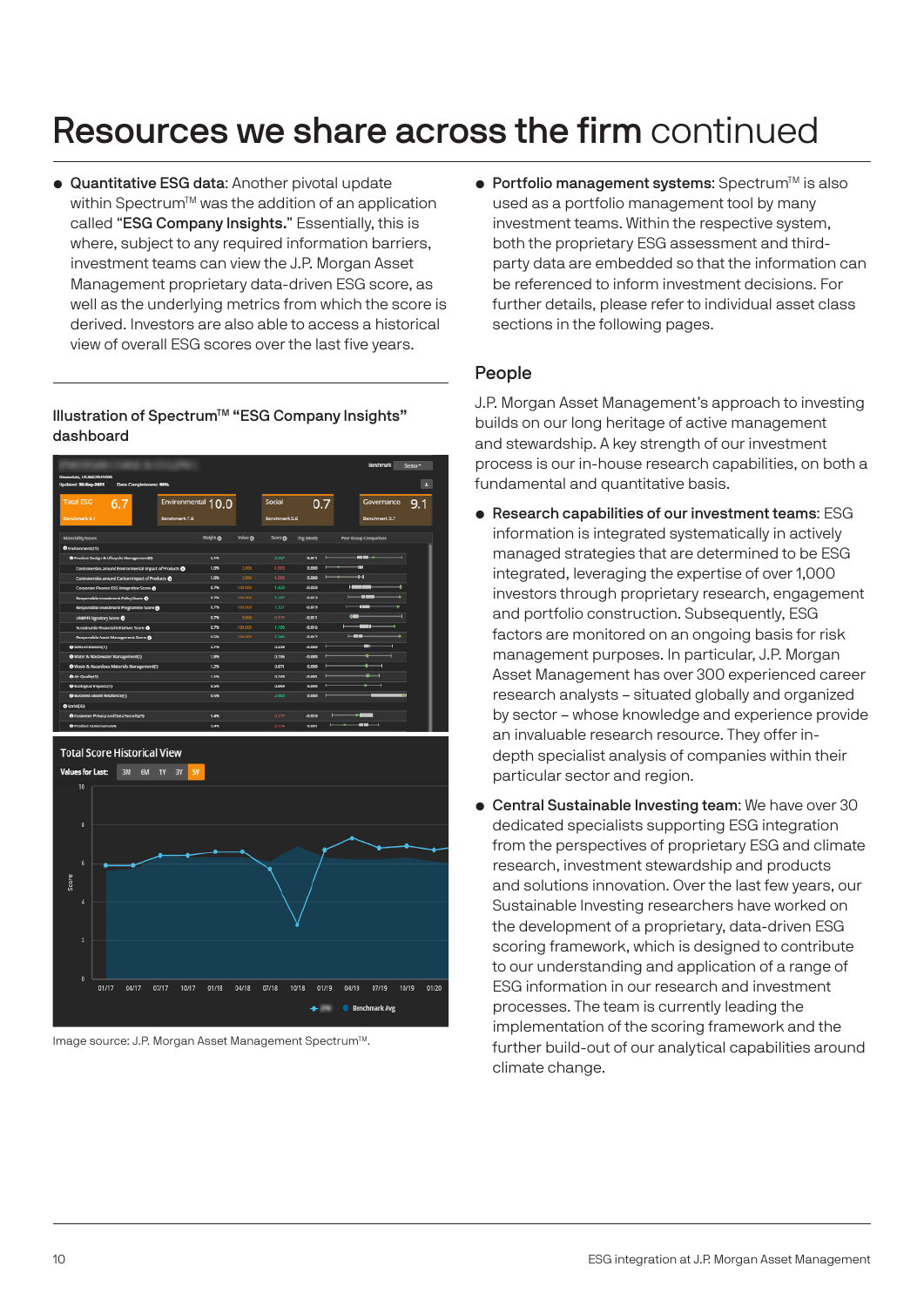• Dedicated Investment Stewardship team: As of March 1, 2022, we have 13 investment stewardship specialists globally. They work in collaboration with our portfolio managers and research analysts to direct interactions with companies/issuers across our five investment stewardship priorities and the specific research frameworks used by each asset class. The firm-wide five investment stewardship priorities have been selected as the corporate engagement principles that we believe have universal applicability and will stand the test of time. They provide top-down, high-level guidance to our Investment Stewardship team and to investors in each asset class to help set engagement agendas and prioritize and manage engagements on a wide range of ESG issues. The priorities are: Governance, Strategy Alignment with the Long Term, Human Capital Management, Stakeholder Engagement and Climate Risk. More detail on the five priorities and how they are applied in practice can be found in our [Annual Investment Stewardship report](https://am.jpmorgan.com/content/dam/jpm-am-aem/global/en/sustainable-investing/investment-stewardship-report.pdf).

#### ESG data

To the extent that J.P. Morgan Asset Management uses third-party providers, the criteria and rating systems used by third-party providers can differ significantly. There is no standard ESG scoring system, and the methodology and conclusions reached by third-party providers may differ significantly from those that would be reached by other third-party providers or J.P. Morgan Asset Management. In addition, evaluations by third-party providers may be based on data sets and assumptions that may be insufficient, of poor quality or contain biased information.

To help improve the quality and availability of data and support ESG integration, over the past few years our investment teams have developed proprietary ESG insights and looked to integrate these into the investment process.

At the same time, the ongoing improvement in the quantity and quality of ESG-related data available to investors has enabled us to introduce the next generation of proprietary ESG data – a globally consistent, data-driven ESG scoring system that is being made available to our portfolio management and research analyst teams through Spectrum™. The aim of this internal tool is to support the investment team's quantitative ESG analysis and also to help inform qualitative assessments of individual companies.

Work on the proprietary scoring system has been completed, and we are currently at the stage of socializing it with investment teams ahead of targeting its more general implementation over the coming year. In addition, a combination of quantitative scoring and qualitative judgments will continue to be used during analyst assessments and portfolio construction. For most strategies, scores are not a definitive driver of investment decision-making, and portfolio managers may continue to hold low-scoring securities for reasons unrelated to their ESG profile.

Our proprietary data-driven ESG score assesses the extent to which companies face and manage financially material ESG risk and opportunities. This score is evolving from leveraging third-party ESG data to instead draw on granular, outcomes-focused data, making increased use of the significant increase in ESG disclosures and data available over recent years. Being developed in collaboration with the Sustainable Investing team's Data and Research group, the score also leverages our data science capabilities, such as machine learning, algorithms and natural language processing to enrich our understanding of ESG factors beyond corporate disclosures, at scale.<sup>5</sup>

• This ESG score capability aims to enhance our understanding of what ESG information is available for research and investment decision-making and provides a consistent view of the material ESG factors within each sector. This helps J.P. Morgan Asset Management to manage the associated risks and opportunities.

<sup>5</sup> With respect to J.P. Morgan Asset Management's proprietary system, while J.P. Morgan Asset Management looks to data inputs that it believes to be reliable, J.P. Morgan Asset Management cannot guarantee the accuracy or completeness of its proprietary system or third-party data. Under certain of J.P. Morgan Asset Management's investment processes, data inputs may include information self-reported by companies and third-party providers that may be based on criteria that differs significantly from the criteria used by J.P. Morgan Asset Management. In addition, the criteria used by third-party providers can differ significantly, and data can vary across providers and within the same industry for the same provider.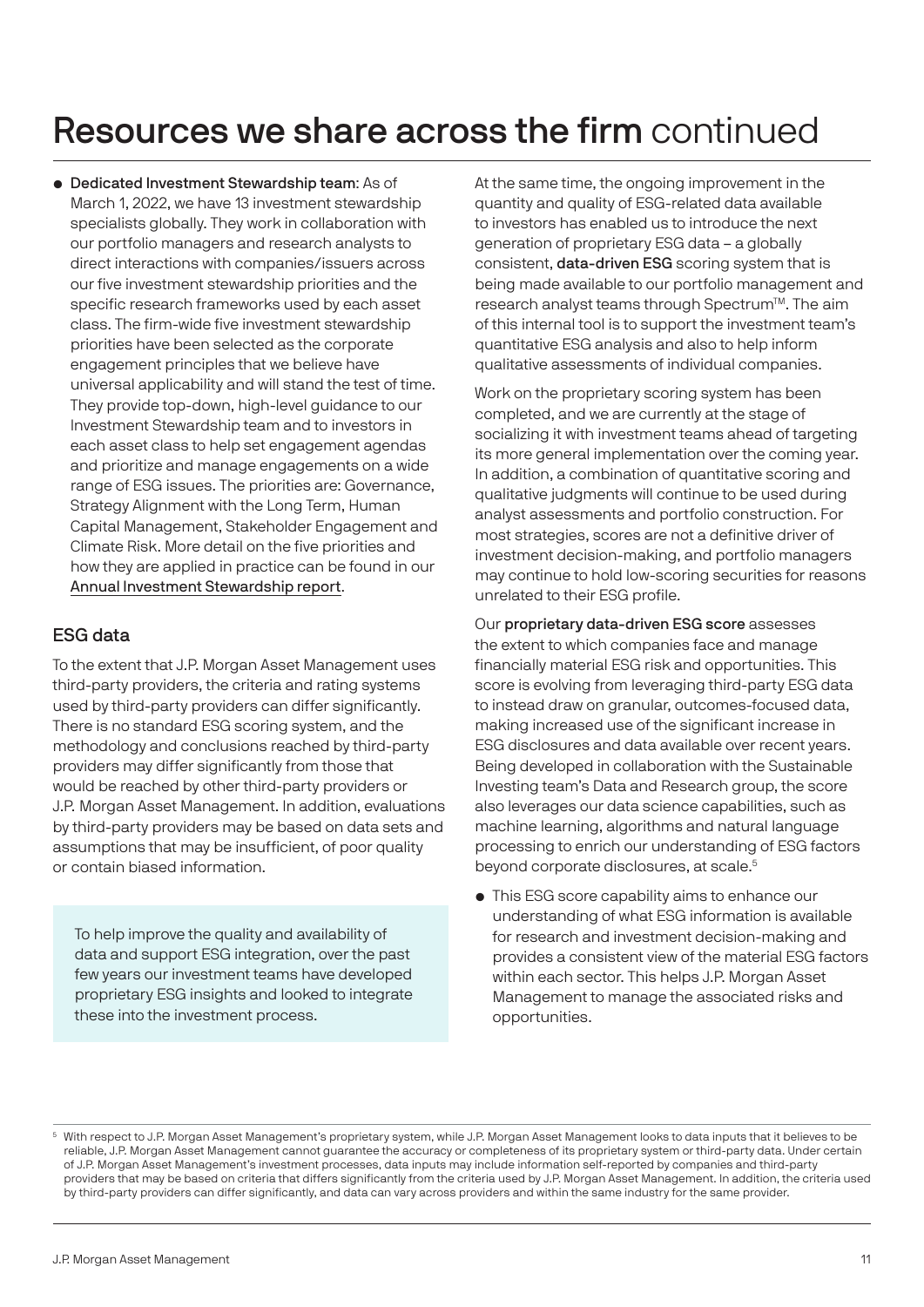- The score draws on granular data. This includes a company's management of natural resources and environmental impacts, effectiveness of its human capital development programs, supplychain risks, customer welfare and risk management. For example, we leverage company disclosures, third-party estimates of environmental impact, data science signals, which make use of our inhouse natural language processing tool, ThemeBot, and alternative data sets provided by external vendors.<sup>6</sup> We use a number of different data providers to obtain as comprehensive and varied a set of information as possible with which to measure ESG aspects. We assess companies using a wide range of data inputs, combined with fundamental analysis. While we look to data inputs that we believe to be reliable, we cannot guarantee the accuracy of our proprietary system or third-party data.
- The score harnesses our expertise and experience in active asset management and ESG integration. For example, the weights we attach to different ESG issues reflect the insights of hundreds of sector analysts who have many years' experience identifying financially material ESG factors and who understand the specific challenges within different industries and regions.
- Our data science capabilities, such as machine learning algorithms and natural language processing, can generate useful insights by processing unstructured, alternative data to measure specific ESG issues and complement companies' self-reported and/or third-party ESG data.
- The score provides a comprehensive data solution that allows internal users to drill down into individual data points, such as greenhouse gas (GHG) emissions and supply chain-related metrics, in order to understand the specific risks and opportunities that companies face.

A trend that looks set to continue into 2022 is the increasing availability and quality of ESG data, which is supported by governments and regulatory bodies. Globally, more organizations and governments are encouraging or mandating compliance with recommendations laid out by the Task Force on Climaterelated Financial Disclosures (TCFD). In addition, the recently created International Sustainability Standards Board (ISSB) aims to establish a common set of base guidelines for data disclosure on ESG issues.

However, corporate ESG disclosure remains a challenge. Companies across a wide sectoral and geographic spectrum are increasingly being scrutinized on data points such as Scope 3 GHG emissions and employee satisfaction ratings, as well as the lack of disclosure of these data points. In particular, emerging markets are an area where notable progress on disclosure is being made. This is why engagement is an important element of ESG integration at J.P. Morgan Asset Management, as we encourage more companies to disclose their ESG efforts. As visibility of companies' performance on key ESG indicators improves, it will become possible to make more informed and accurate forward-looking financial materiality assessments and investment decisions.

#### Ongoing monitoring: ESG integration as BAU

J.P. Morgan Asset Management undertakes ongoing monitoring to review the ESG integration work of investment groups – specifically, the application of sustainability risks and material ESG factors within their ESG-integrated strategies. Our S[ustainability Risks](https://am.jpmorgan.com/content/dam/jpm-am-aem/emea/regional/en/regulatory/esg-information/summary-of-sustainability-risks-policy-en.pdf)  [Policy](https://am.jpmorgan.com/content/dam/jpm-am-aem/emea/regional/en/regulatory/esg-information/summary-of-sustainability-risks-policy-en.pdf) summarizes the integration of sustainability risks in the investment process. This forms part of an existing, regular investment review system.

<sup>&</sup>lt;sup>6</sup> Where J.P. Morgan Asset Management uses the proprietary system, any changes to an algorithm or underlying assumptions may have unintended consequences, which could have an adverse effect on the performance of a strategy. Algorithms may not perform as intended for a variety of reasons, including, but not limited to, incorrect assumptions, changes in the market and changes to data inputs. In addition, the data sets that the proprietary system processes may be insufficient, of poor quality or contain biased information. Although J.P. Morgan Asset Management obtains data and information from third-party sources that it considers to be reliable, J.P. Morgan Asset Management does not guarantee the accuracy and/ or completeness of any data or information provided by these sources.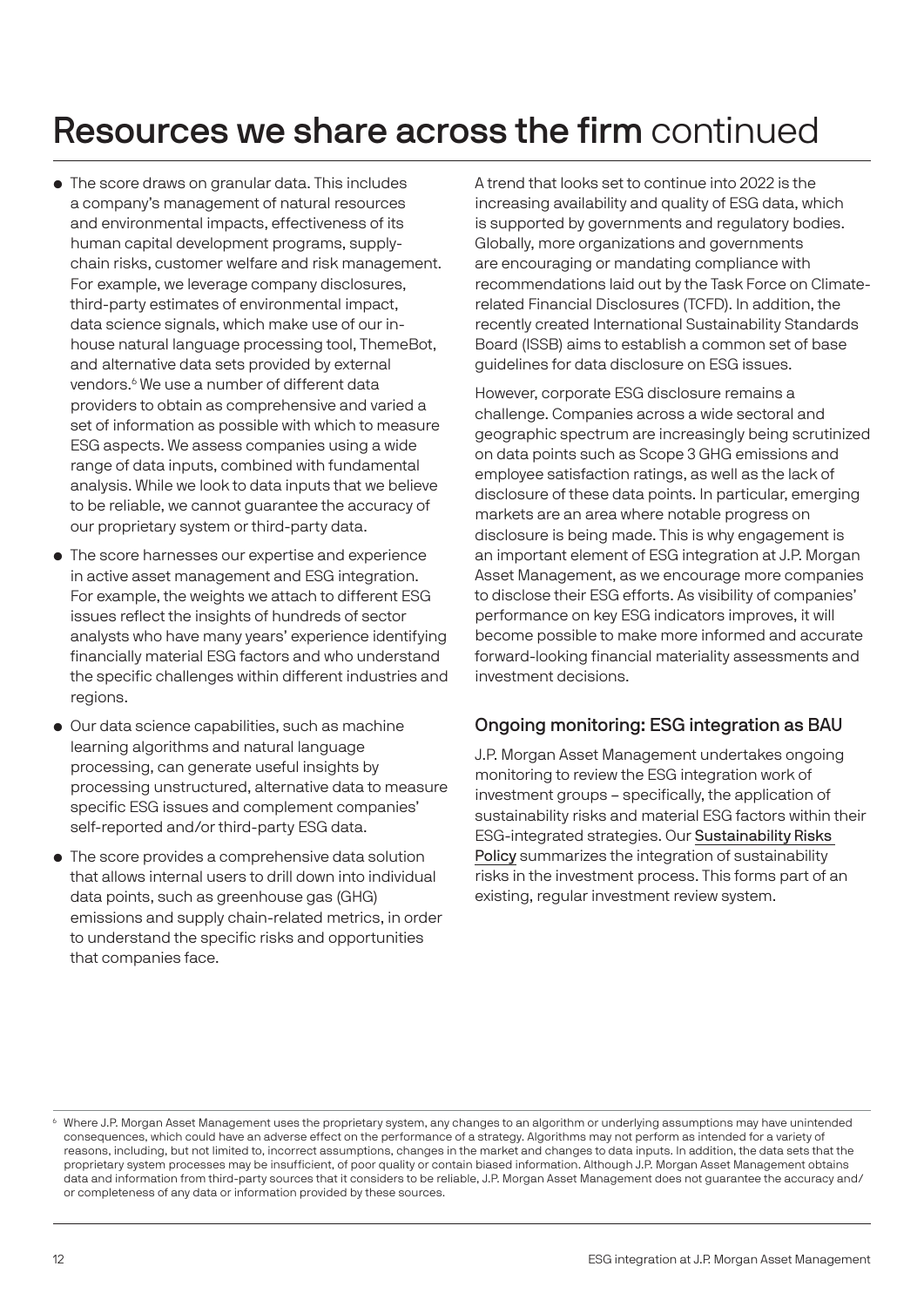For example, the Investment Director teams in Equity, Global Fixed Income, Currency & Commodities and Multi-Asset Solutions oversee performance and risk oversight of portfolio management. They do this to maintain discipline around investment objectives and process in the context of client objectives or fund guidelines, performance, risk position and ESG profile. The Investment Director teams monitor the relative ESG exposures of each strategy, looking at overarching trends and reviewing outliers. They oversee the level of integration from both a qualitative and quantitative angle. The qualitative angle would be captured through regular review meetings, typically once a quarter, with the portfolio managers, while quantitative factors would include measurable metrics on ESG items or exposure across the portfolios.

Any material findings from the ongoing monitoring process will be escalated to the CIOs of the relevant asset class using the existing investment oversight/escalation process. We have similar regular monitoring processes in Global Liquidity and Alternatives, which are tailored to the nature of their asset class. For more details, please see the relevant asset class sections in the following pages.

In addition, Asset Management (AM) Independent Risk is developing a framework to monitor the consideration of financially material ESG factors in the investment process of our active strategies. This process has the objective of identifying investment strategies with ESG factor scores that are materially different versus their benchmark and understanding the rationale for such differences. The analysis will be shared with AM Risk and AM CIOs on a quarterly basis. This process aims to increase the transparency of specific exposures or strategies with ESG ratios that may be inconsistent with the strategy's name, investment objective or disclosures. This process is not expected to limit an exposure identified as an outlier or to trigger changes in positions that would negatively impact portfolio returns.

#### Refining our process through review from multiple dimensions

Given the evolving nature of ESG data, technology and research capabilities, we encourage investment teams to continue to improve their ESG integration process. Our process was recently updated to require that the ESG Data and Research Working Group recertify the ESG integration approach of ESG-integrated investment groups against the consistent 10-metric framework specified on page 7

every 3 years. Following the introduction of these recertification reviews, the investment groups are asked to provide updates on any significant changes and to demonstrate the enhancements made since the previous vetting/review session – a process we started in 2021. The ESG Data and Research Working Group will verify the group has made the necessary improvements and is maintaining a good standard of integration practices while continuously seeking to enhance their process. Should the ESG Data and Research Working Group have any concerns or suggestions, these will be communicated to the respective investment groups and to the team in charge of ongoing monitoring for improvement. The feedback and outcome of the periodic review by the ESG Data and Research Working Group will be shared with SIOC for formal approval.

- In 2021, investment groups including Global Equities, GFICC and Global Liquidity were reviewed for recertification.
- Key changes that were presented as part of the recertification process included the extension of our 40-question ESG checklist. This is used by both Global Equities and GFICC.
	- The Global Equities team recently updated the checklist and related materiality frameworks, with the aim of enhancing them for the purposes of ongoing monitoring and targeted corporate engagement.
	- New questions around supply chain environmental risks, workforce diversity and disclosure on social and diversity issues have been added, as well as detailed guidance on to how analysts should think about responding to these questions.
	- The materiality element of the checklist, revised in collaboration with the Investment Stewardship team, helps to identify leaders and laggards in the key ESG issues for each sub-sector. This brings more depth to our ongoing ESG research and serves as helpful guidance for more focused ESG engagement with companies.
	- In addition, in 2021 the 40-question ESG checklist was implemented by GFICC for the corporate bond market, with some fixed-income-specific questions.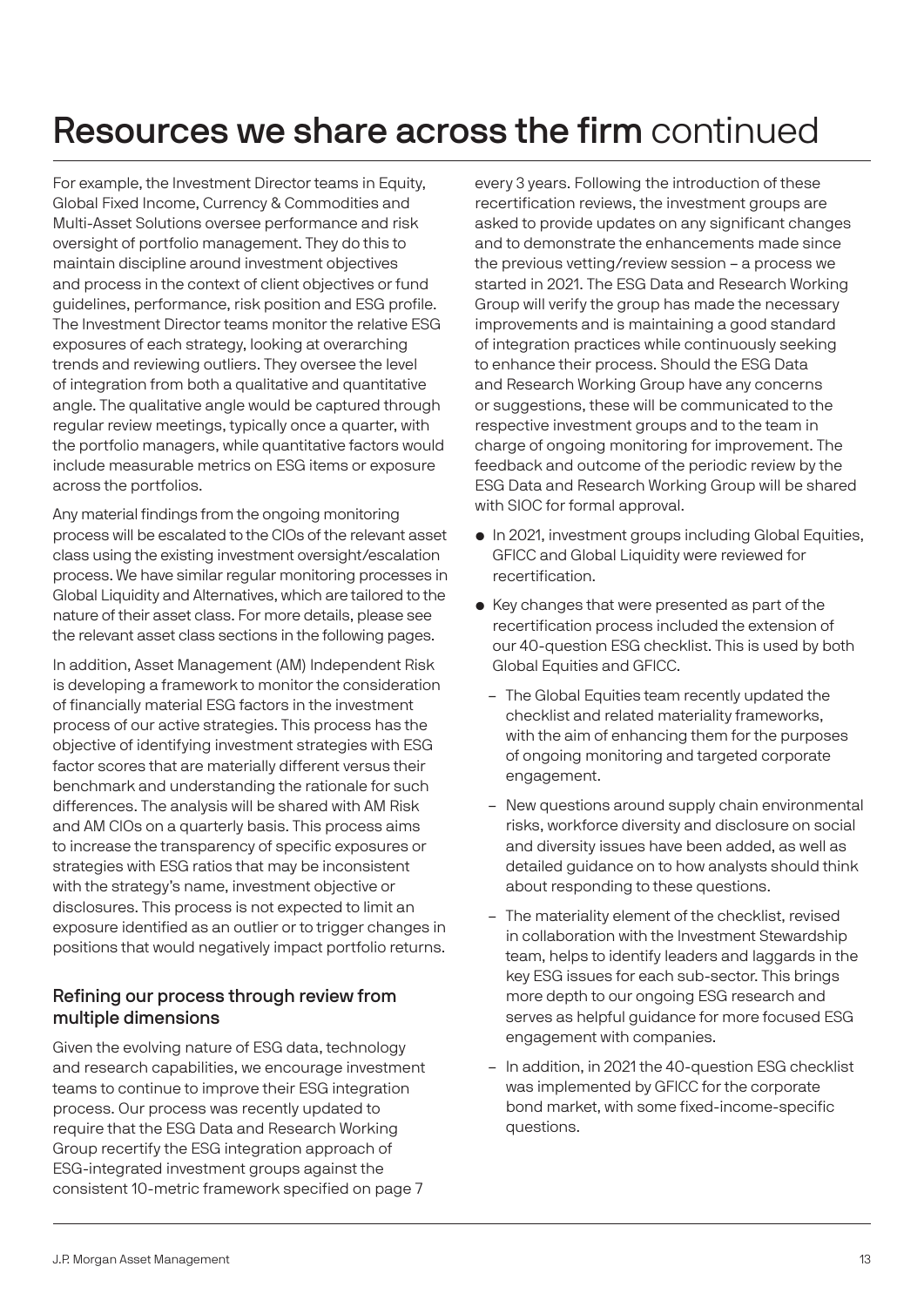# Global Equities

#### Research/due diligence

A key strength of our investment process is our inhouse research, produced by over 100 fundamental and quantitative equity analysts. Our ESG views on specific companies are the product of proprietary research and one-on-one engagements with companies. We also draw on data from external providers. These ESG views are one of multiple informational inputs into the investment process, alongside data on traditional financial factors, and so are not the sole driver of decision-making.

Our research framework uses several internally developed processes to assess the ESG credentials of any business:

1) A 40-question ESG checklist applies the same detailed questions to more than 3,000 companies under coverage globally. The ESG checklist asks 12 questions specifically addressing environmental considerations, 14 on social and 14 on governance. Analysts across Equities and Fixed Income collaborate on the questionnaire, resulting in one set of responses on environmental and social matters as we believe these are consistent across the capital structure. The governance questions differ slightly by asset class. The checklist includes both negative and positive questions and a severity assessment. The checklist is not a "pass/fail" exercise but rather a tool to inform discussions between portfolio managers and fundamental analysts and our engagements with the companies we cover.

 In addition, analysts conduct deep-dive research into ESG topics identified as material to our investment process. Among the topics examined: flaring in U.S. oil fields, the environmental impact of fast fashion in Europe and corporate governance in insurance companies in Asia.

2) Our proprietary data-driven ESG score assesses the extent to which companies face and manage financially material ESG risks and opportunities. This score is evolving to draw on granular, outcomesfocused data, making full use of the significant increase in ESG disclosures and available data over recent years. For further details, please see the section on ESG data on page 11.

3) A fundamental materiality framework for 2,000+ companies was implemented in 2020 by our Emerging Markets and Asia Pacific team and in 2021 by many of our global equity teams. The basis of "materiality" is to identify the ESG issues that are most likely to have a material negative financial impact on a company were it to be mismanaged, or conversely, the material positive impact in the case of good management. Across each of 57 different sub-industries, material issues are identified by research analysts within our 100+ strong global network, who come together to share perspectives with their sector group peers. Every company receives a score from 1 (best) to 5 (worst) on each of the material issues identified.

 The implementation of this research framework has deepened our understanding of what best practices look like for sustainability, and we use this template to engage with companies. However, the score does not define or limit a team's investment options.

4) A strategic classification framework for 2,000+ companies. These classifications provide a rating (Premium, Quality, Trading and Structurally Challenged) for stocks, based on our judgment of the quality of the business. ESG is an explicit part of the rating process.

### Portfolio construction

Although precise methodologies will vary, ESG information is considered throughout the investment process. All fundamental analysis, company meeting notes and quantitative metrics for ESG are housed in our portfolio management systems to help ensure full transparency and access for all analysts and portfolio managers. Portfolio managers have a daily view of their exposure to the risks and opportunities associated with ESG factors, which can also be customized depending on the nature of the portfolio.

While we do not explicitly exclude individual stocks on the grounds of ESG criteria (except for certain of our strategies such as those classified as article 8 or 9 under SFDR regulation or when specifically requested by clients or required by local legislation), ESG factors could influence our level of conviction and thus impact a stock's position size during portfolio construction. Our conviction is a function of the quality of the business and our understanding of the opportunity and the risks, which are informed by the research detailed above.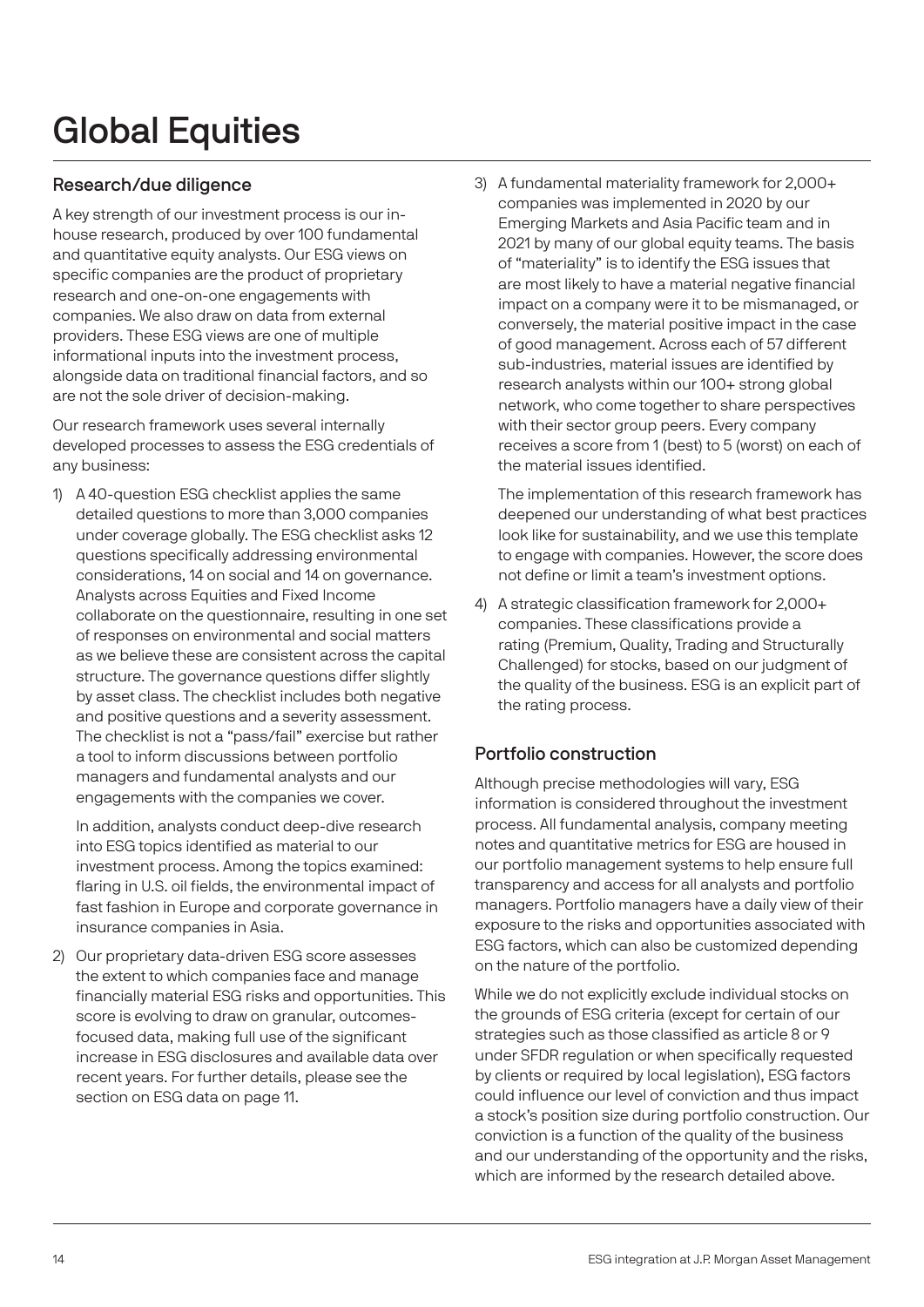# Global Equities continued

### Engagement

Active engagement with companies has long been an integral part of our approach to investment and ESG. We use it not only to understand how companies consider issues related to ESG but also to try to influence their behavior and encourage best practices, for the purpose of enhancing returns for our clients. Engagement is a collaboration between portfolio managers, research analysts and the Investment Stewardship team. Each brings a different perspective to our interactions with companies across our five investment stewardship priorities and our research framework.

Alongside the top-down guidance provided by the five investment stewardship priorities, our bottomup research framework captures the ESG insights of our investors through the research elements detailed in the previous section. Our investors often identify issues related to ESG through their day-to-day work and interaction with company management teams. In these instances, investors may choose to involve the Investment Stewardship team.

Methods of engagement typically include regular meetings, video conferences or email exchanges with senior executives and non-executive management. Proxy voting is also a valuable means of communication. Where our concerns are not adequately addressed by our initial engagement, we will consider an escalation of our approach using the various means at our disposal.

Decisions to escalate will always be made on a caseby-case basis. More formal approaches include private meetings with the chairman or other board members, formal letters to the chairman and board or collaborative action where we believe that working together across the industry and unifying our voice has a better chance of delivering real life outcomes (where permissible under local laws and regulations). Examples of this collaboration include Climate Action 100+ and the 30% Club.

#### Documentation and monitoring

Over 100 fundamental and quantitative equity analysts, over 100 equity portfolio managers and 13 investment stewardship specialists globally reflect the breadth and depth of J.P. Morgan Asset Management's research resources around ESG integration.

- Fundamental analysts are responsible for fundamental research (40-question ESG checklist, fundamental materiality framework and strategic classifications), while the Global Equity Quantitative Research team is responsible for the data-driven ESG score.
- Portfolio managers are responsible for making the final buy-sell decisions, portfolio construction and risk management.
- Investment stewardship specialists are responsible for leading on engagement, understanding regulatory developments and educating colleagues on best practices and industry developments.

All research and corporate engagement meeting notes are housed in our proprietary technology platform, Spectrum™, to ensure full transparency to our investors, where appropriate.

Spectrum™ Portfolio Management Toolkit (PM Toolkit) focuses on giving managers the power to perform analytics on their portfolio data, including all ESG research and data. Tools are available to show their portfolios against benchmarks, visualize various comparisons against indices and factor-based views using charting and graphs, give flexibility to slice the data across multiple dimensions and marry internal valuation data with market information. PM Toolkit also offers risk analytics and performance-based tools.

Spectrum<sup>™</sup> Research Notes is the central repository for all of the qualitative data that is important to the investment process. All meeting notes, strategic classifications and company visit information are entered into Research Notes to facilitate the simple searching and sharing of this information throughout our portfolio management population. It supports analysts through structured note creation and a phone/ iPad-based version and supports portfolio managers through a research storefront, full text search capability and real-time notifications of new research that may be of interest.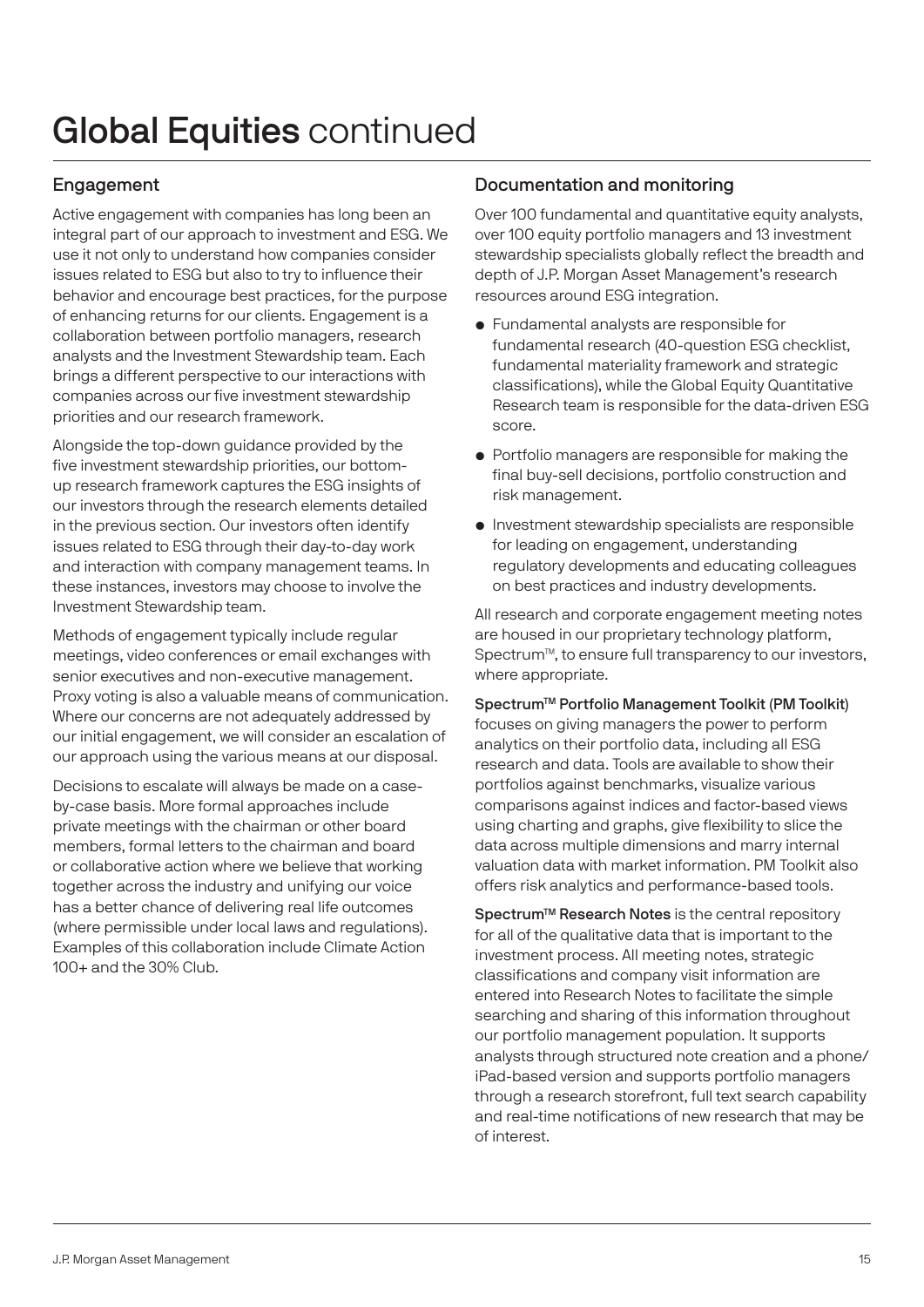# Global Equities continued

On a quarterly basis, the Investment Director teams conduct formal review meetings with each investment team. Portfolios are reviewed in the context of objectives, performance, risk positioning and ESG integration, and ESG characteristics are documented.

Formal review meetings are attended by the head of the relevant investment desk, portfolio managers and representatives from the Investment Director team, Risk Management and Portfolio Analysis Group.

The Investment Directors report directly into the Head of Equities, Paul Quinsee, and escalate any issues, including material negative ESG exposures, into the Equity Investment Operating Committee.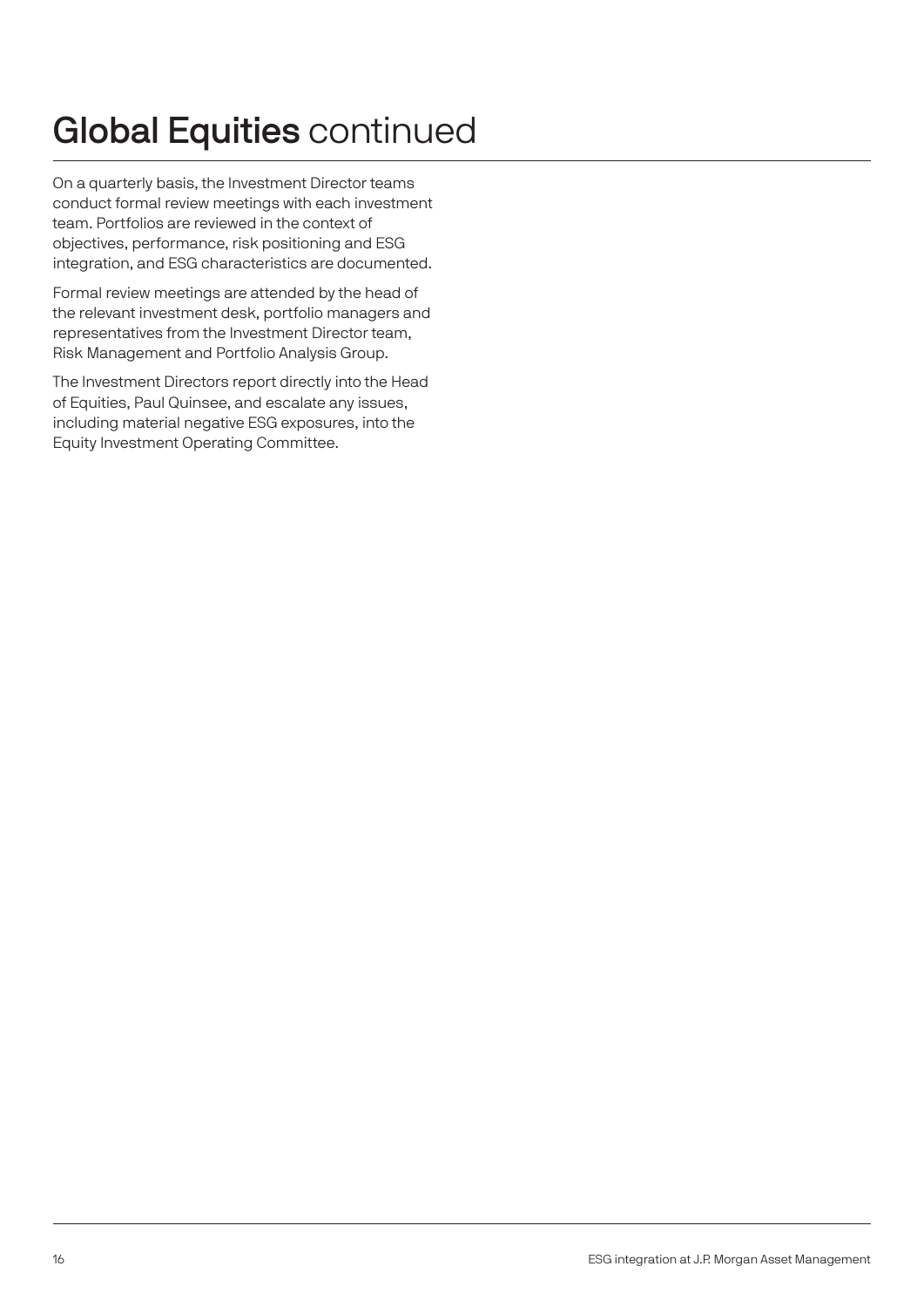### Research/due diligence

We use a disciplined and systematic process to evaluate and identify attractive investment opportunities through the analysis of fundamental, quantitative and technical investment factors. Proprietary research forms the foundation of our approach to ESG integration, with over 70 career research analysts dedicated to thoroughly analyzing every aspect of an investment, including ESG factors. As part of this in-depth fundamental research, credit analysts assess the impact of ESG risks and opportunities on issuers' current and future cash flows. If the analysis of ESG factors shows that they are material and relevant, analysts will reflect this view in their credit opinions.

Our proprietary research process incorporates inputs such as company regulatory filings, annual reports, company websites, direct communication with companies and government issuers, media, third-party research and proprietary J.P. Morgan Asset Management research. Other inputs include sell-side investment research and reports from industry groups. We have developed a proprietary materiality matrix, which highlights the key ESG-related risk factors across all fixed income markets. This tool serves to guide analysts' research efforts to the specific topics within each sector that have the most impact.

Our fixed income sector teams have developed proprietary quantitative ESG rating systems, which capture the nuances within their specific markets and align to their existing investment processes. These include a 40-question ESG checklist for the corporate bond market, country ESG rankings for both developed and emerging markets and systematic identification of ESG leaders and laggards in the securitized space.

These scoring frameworks serve as useful tools for aggregating the numerous ESG metrics for each issuer and allow for comparison across issuers in the universe. Importantly, the scores are applied to portfolios in a judgmental, not formulaic, fashion and they are accompanied by analysts' qualitative research. Please see the following pages for more information on each sector team's ESG frameworks.

Within Spectrum<sup>™</sup>, our centralized technology platform, analysts also have access to third-party ESG data for each issuer. This data is displayed in various ways to track individual environmental, social and governance scores, and to observe changes over time. This thirdparty data serves as a supplement to our analysts' views. Our analysts form their own opinions based on their research and judgment, and this is articulated in written research reports, which contain specific sections for ESG comments.

ESG analysis and research are visible on Spectrum<sup>™</sup> and shared across all investment teams, including fixed income and equities, enabling greater collaboration and leverage across the J.P. Morgan Asset Management platform.

### Portfolio construction

Investment decisions are informed by a combination of traditional credit metrics, our qualitative analysis of ESG-related factors and the signals generated from our quantitative ESG scoring frameworks. Portfolio managers regularly discuss ESG-related topics with analysts, both for individual issuers and thematically within sectors, to understand how ESG issues may impact risks to cash flows, relative value opportunities and an issuer's overall risk profile.

Where ESG factors are material and relevant, they can directly influence how portfolio managers position issuers versus benchmark. ESG evaluations may be differentiators for names within the same sector, as well as an overall risk assessment tool for top-down portfolio analysis. For example, when two names have similar relative value and similar credit fundamentals, ESG factors can help to differentiate positioning based on governance, environmental initiatives and/or social impact. ESG views may also have a bearing on where along the spread curve portfolio managers choose to invest; for instance, if there is more long-term ESG risk in a particular sector or an individual issuer, portfolio managers may opt to allocate in the shorter end of the spread curve. ESG factors are integrated into security selection decisions when research analysts believe they are relevant to cash flows.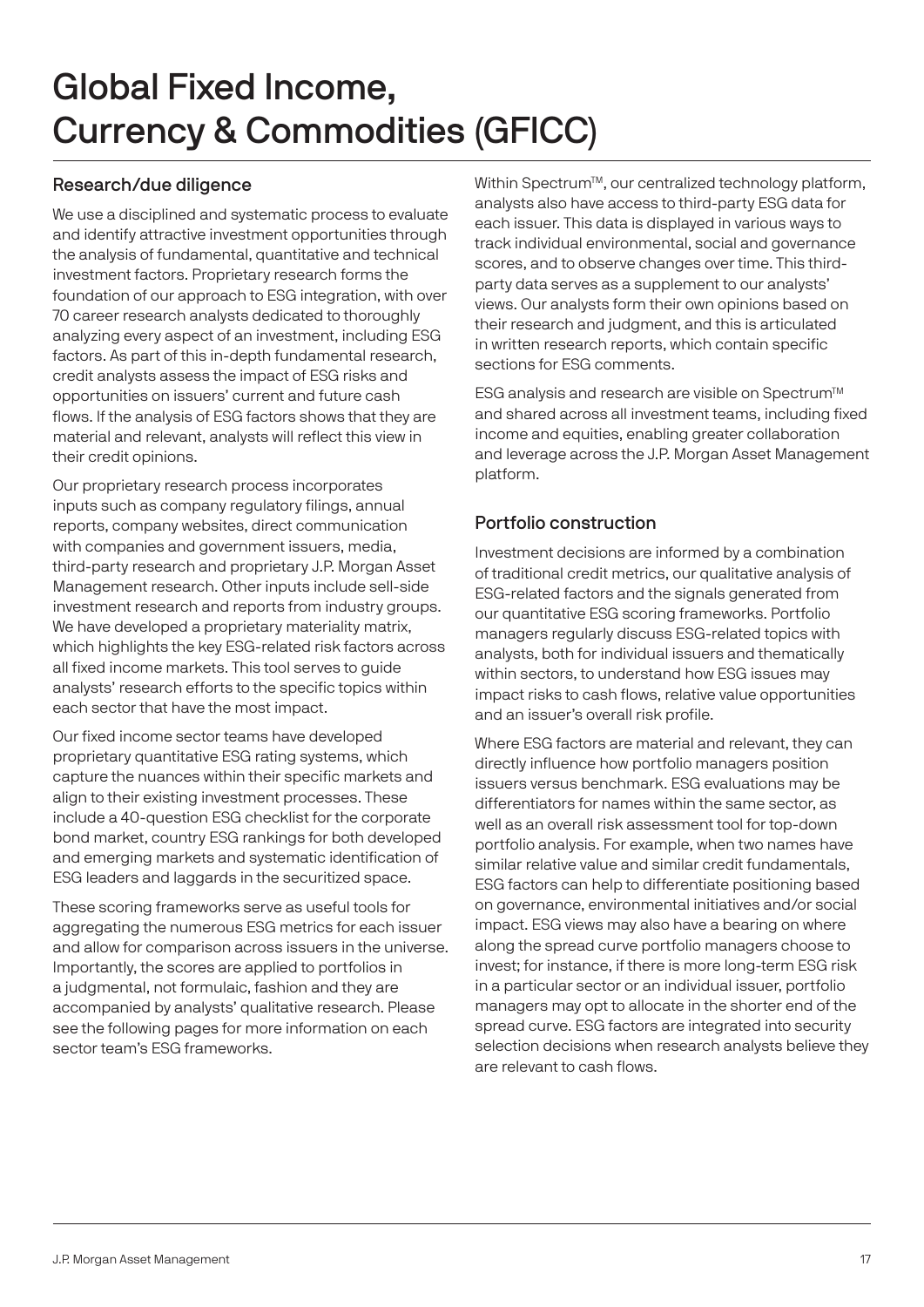### Engagement

As bondholders, although we do not typically carry voting rights, we believe our role in providing financing to issuers means we have the ability to advocate for and influence positive change. As such, we engage on a wide range of ESG issues with a variety of market participants. Our large global scale and status within the asset management industry allow us significant representation across asset classes. We often conduct engagement in conjunction with members of the Investment Stewardship team; we also collaborate with our equity colleagues to engage with companies to which we have exposure in their bonds as well as their equity. We participate in thousands of meetings with issuers from across the fixed income investment universe (companies and countries) every year.

The C-suite relationships our research analysts have developed over their careers enable us to engage regularly with company management and representatives of government issuers on matters material to our credit assessment, including relevant ESG factors. We also regularly meet with originators of securitized products and regulators. During these engagements, research analysts raise issues identified as material and relevant, including ESG concerns, in an effort to positively influence issuers to adopt best practices.

We also aim to contribute to positive change by participating in industry forums and regularly consulting with third-party data providers. For instance, we have board representation on industry bodies, such as the Edison Electric Institute and the European Leveraged Finance Association. This allows us to encourage closer cooperation among issuers on key ESG initiatives and to advocate for better disclosure and transparency across the industry. We also scrutinize the data from third-party ESG data providers, working closely with them to improve their coverage of the fixed income universe, data accuracy and timeliness.

In the sovereign space, we recognize engagement is critical, but it can be more nuanced compared to the corporate market given the inherent politics involved. We seek to engage with the sovereign market in a variety of forms, including investing in sovereign debt to finance specific sustainable projects, meeting with government officials regularly to review progress on climate goals and participating in industry groups to collectively advocate for better disclosure and improved practices from state-owned companies.

The results of our ESG engagement are reflected in the research reports produced by analysts, and they feed back into the overall view of an issuer, thereby influencing investment decisions.

### Documentation and monitoring

Qualitative analysis and quantitative metrics related to ESG are housed in our common technology platform, Spectrum<sup>™</sup>, to ensure full transparency and access for all investors. This documentation includes analysts' credit opinions, which have dedicated ESG sections, and meeting reports, for which we have built out the tagging and search functions to improve the ability to track our engagement practices. Research analysts are responsible for conducting fundamental ESG research, engaging with issuers and ongoing monitoring of the ESG opinions for each credit they cover. When green bonds come to market, research analysts also complete a questionnaire focused on the "green" aspect of the bond issuance; for instance, considering whether the bond splits out proceeds and what specific project the bond is supporting.

Quantitative ESG metrics, such as the J.P. Morgan Asset Management data-driven ESG score and data from third-party ESG providers, are accessible in our systems for all investors. Portfolio managers also have a daily view of their exposure to the risks associated with ESG factors in our proprietary portfolio management system, which can be customized depending on the nature of the portfolio, thereby aiding them in their portfolio construction and risk management responsibilities.

In addition to the in-depth, bottom-up research our analysts conduct into each bond, continual monitoring is required to understand the ongoing ESG profile of each portfolio. Our risk management team has developed periodic risk reports, sent directly to portfolio managers and accessible in our systems. This enables portfolio managers to monitor the ESG risks to which they are exposed and to identify potential outliers – issuers that stand out as having significantly better or worse ESG scores and practices than their peers.

The GFICC Investment Director team is responsible for performance and risk oversight of portfolio management to maintain discipline around investment objectives and process in the context of client objectives or fund guidelines, performance, risk position and ESG profile across all sectors. Where possible, the Investment Director teams monitor the relative ESG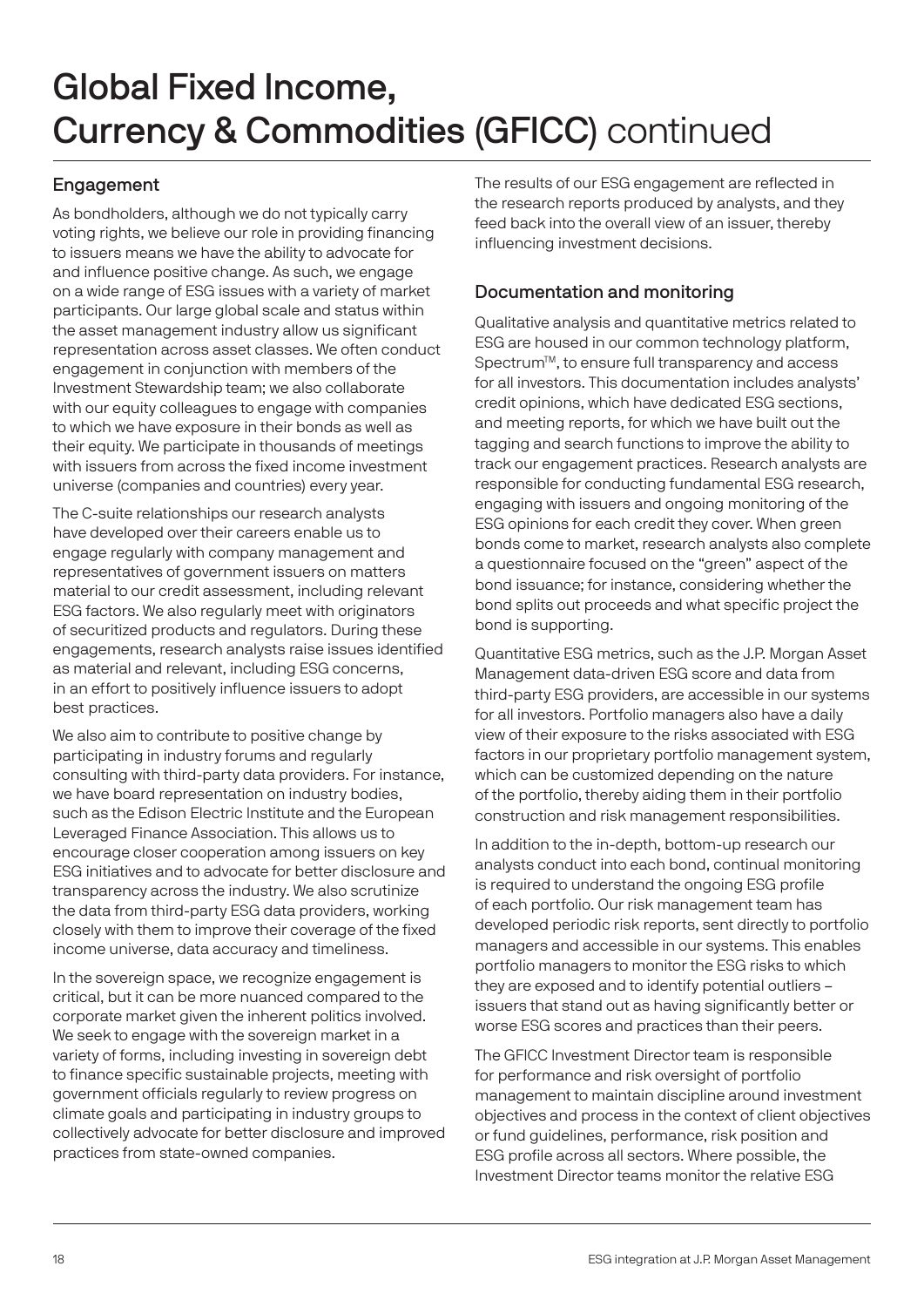exposures of each strategy, and oversee the level of integration from both qualitative and quantitative angles. The qualitative perspective is captured through discussions with the portfolio managers around the consideration of ESG factors at the quarterly review meetings. Quantitative factors, which include measurable metrics on ESG characteristics or exposure of the portfolios, are available in Spectrum™ and our portfolio management system.

Given the scale and diverse nature of fixed income markets, each of our sector teams takes a tailored approach to the ESG integration process discussed above.

• Corporate credit: For investment-grade and highyield corporate issuers across both developed and emerging markets, relevant ESG risks are systematically considered as part of bottom-up fundamental analysis. Included in this fundamental research are the impacts to both current and future cash flows from ESG risks and opportunities. This process is guided by the 40-question ESG checklist, which was developed by our equity colleagues and recently implemented for fixed income. Research analysts and portfolio managers use this checklist to assess corporate entities across the capital structure and as an input to portfolio positioning. The checklist is completed for each company under the team's coverage and consists of 12 environmental questions, 14 social questions and 14 governance questions.

 Analysts across fixed income and equity collaborate on the questionnaire. This results in one set of responses on environmental and social matters, as we believe these are consistent across the capital structure, with governance questions differing slightly by asset class. The checklist includes both negative and positive questions and a severity assessment. Rather than a "pass/fail" exercise, the checklist is a tool to inform discussions between portfolio managers and research analysts, as well as to guide engagement with our investee companies. Examples of questions on the checklist include:

- Does the company lack a credible/measurable strategy or plan to reduce greenhouse gas emissions?
- Is the company poised to benefit as a result of its actions related to environmental considerations?
- Does the company have unaddressed issues with labor relations?
- Does the company engage in anti-competitive behavior and/or treat its customers unfairly?
- Does the owner have a history of poor governance or of abusing minority shareholders?
- Does the company have a history of aggressive issuance of secured/senior debt that disadvantages existing bondholders?

The illustration below depicts an example of the 40-question ESG checklist in Spectrum™.

#### Illustration of 40-question ESG checklist within Spectrum™

|   | <b>Analyst Questionnaire</b> |                             | $\sim$ $\sim$ $\sim$ |
|---|------------------------------|-----------------------------|----------------------|
|   | Name                         | <b><i>S</i></b> View Report | Edit                 |
|   | Category                     | N(31)                       | Y(9)                 |
| Ø | <b>Environment</b>           | 9                           | 3                    |
|   | <b>Red Flags</b>             | 8                           | $\overline{2}$       |
|   | Positive Flag                |                             | 1                    |
|   | <b>Improver Flag</b>         | 1                           |                      |
|   | <b>C</b> Social              | 10                          | 4                    |
|   | <b>Red Flags</b>             | 8                           | 4                    |
|   | <b>Positive Flag</b>         | 1                           |                      |
|   | <b>Improver Flag</b>         | 1                           |                      |
| ◉ | Governance                   | 12                          | 2                    |
|   | <b>Red Flags</b>             | 12                          | 1                    |
|   | <b>Positive Flag</b>         |                             | 1                    |

Image source: J.P. Morgan Asset Management Spectrum™.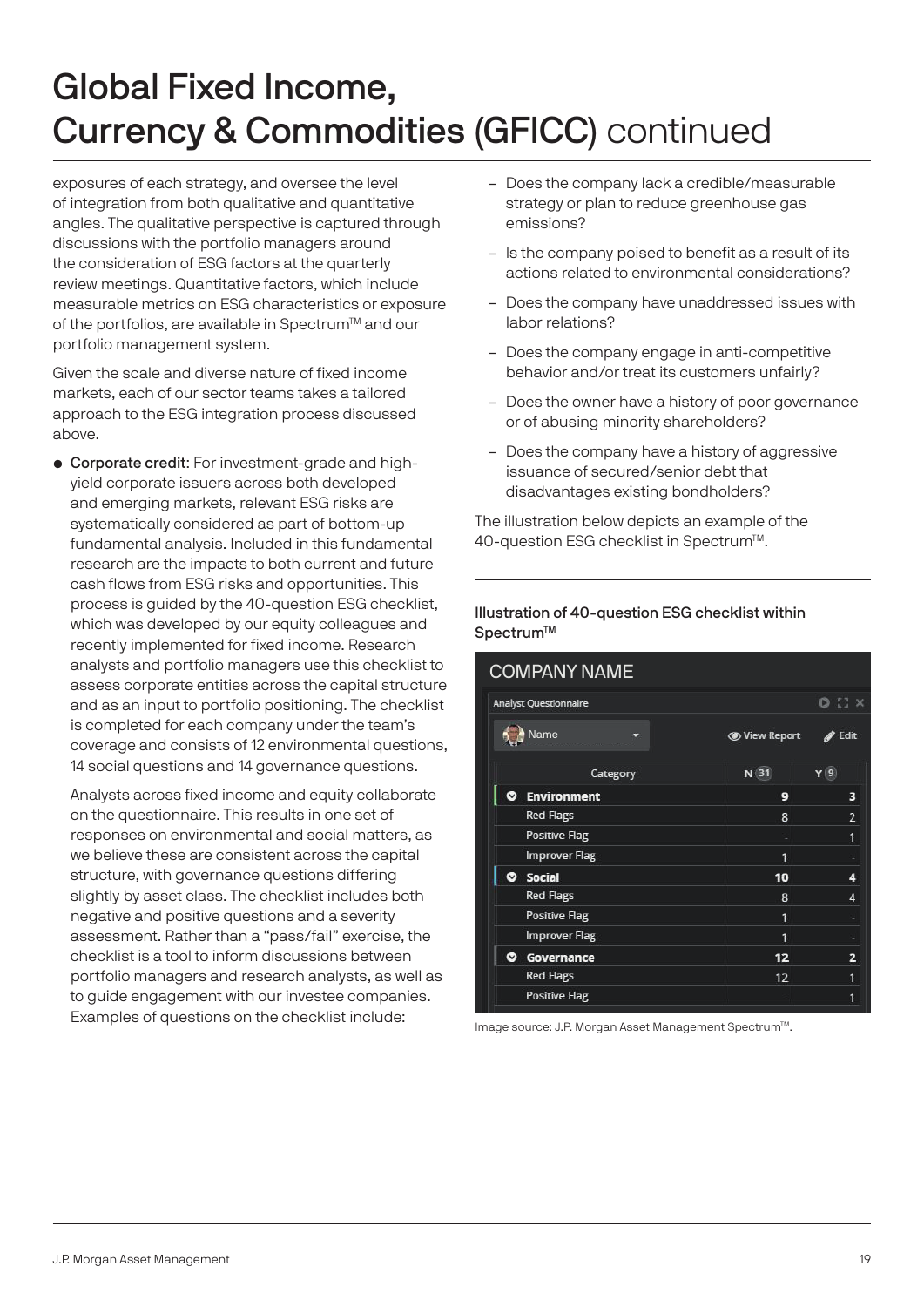• Sovereign debt: Our ESG integration process for sovereign debt is guided by a proprietary ESG scoring framework that results in a score for each sovereign issuer in both the developed market (DM) and emerging market (EM) universes. The score is the output of a number of metrics across each of the environmental, social and governance pillars (16 metrics for DM and 8 metrics for EM). We believe that a proprietary ESG score allows us to better understand data inputs and limitations, and to align our ESG approach with our existing investment processes. For both DM and EM, governance factors carry the largest weight in the overall score as they are the most empirically relevant for asset prices; philosophically, we also view good governance as a foundational pillar for positive ESG developments in the other two pillars. Outside of governance, environmental has a higher weight for EM while social has a higher weight for DM. This is driven by both fundamental reasons (developed countries

generally have greater resources to solve climate change challenges, while emerging countries can be more vulnerable to environmental risks) and the way the proprietary ESG scores fit within our existing investment processes. Within each of the three pillars, we focus on two consistent themes: emissions management and climate risk and resource management for environmental; socio-economic and gender for social; regulatory environment and governance and corruption for governance. Within these themes, we use different metrics for DM and EM to reflect differences in data coverage and materiality. Importantly, comparing DM and EM sovereigns separately allows us to remove some income bias (i.e. richer countries tend to have higher ESG scores than poorer countries). We then supplement these ESG scores with a forward-looking qualitative assessment. The exhibit below depicts our sovereign ESG scoring framework.

| <b>Universe</b>                                 |                                                   | <b>Developed markets</b>                                                                                                                                                                                     | <b>Emerging markets</b>                                                                                                              |
|-------------------------------------------------|---------------------------------------------------|--------------------------------------------------------------------------------------------------------------------------------------------------------------------------------------------------------------|--------------------------------------------------------------------------------------------------------------------------------------|
| Environmental                                   | Emissions<br>Management                           | • Carbon emission per Energy (Global Carbon<br>Project)<br>• Energy Intensity per GDP (World Bank)<br>• Renewables as % consumption (World Bank)                                                             | · CO <sub>2</sub> per capita (Emissions Database for<br>Global Atmospheric Research)                                                 |
| (15% weight DM,<br>20% weight EM)               | <b>Climate Risk</b><br>and Resource<br>Management | • Notre Dame Global Adaptation Index<br>(ND-GAIN) - Vulnerability<br>• Climate Change Performance Index<br>(Germanwatch)<br>• Natural Resource Depletion (World Bank)                                        | • ND-GAIN - Vulnerability                                                                                                            |
| Social<br>(25% weight DM,<br>15% weight EM)     | Socio-economic                                    | · Gini Index (World Bank)<br>• Labor Force Participation (World Bank)<br>• Human Development Index (United Nations<br>Development Program (UNDP))<br>• Education as % of government spending<br>(World Bank) | • Poverty (World Bank)                                                                                                               |
|                                                 | Gender                                            | • Female to Male Labor Force Participation<br>Rate (World Bank)                                                                                                                                              | • Gender Development Index (UNDP)                                                                                                    |
|                                                 | Regulatory<br>Environment                         | • Ease of Doing Business (World Bank)                                                                                                                                                                        | • Ease of Doing Business (World Bank)                                                                                                |
| Governance<br>(60% weight DM,<br>65% weight EM) | Governance<br>and Corruption                      | · World Bank Governance<br>• Transparency International Corruption<br>• Debt to GDP<br>(IMF, J.P. Morgan Asset Management)<br>• Fiscal Balance<br>(IMF, J.P. Morgan Asset Management)                        | • World Bank Governance<br>• Transparency International Corruption<br>• Short-term Political Index<br>(J.P. Morgan Asset Management) |

#### J.P. Morgan Asset Management's Sovereign ESG scoring framework

Source: J.P. Morgan Asset Management, as of August 2021.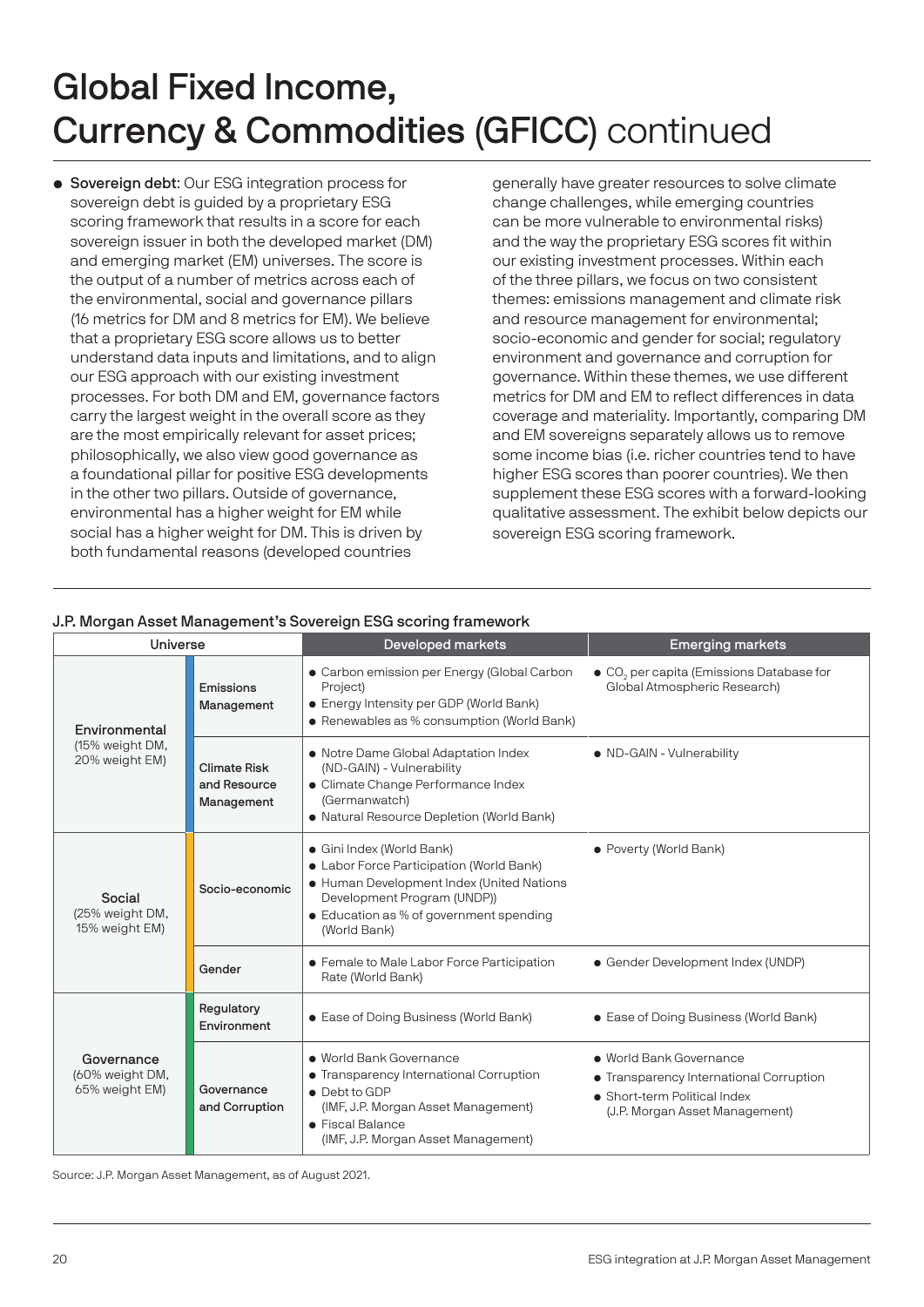• Securitized: We conduct bottom-up research on both the underlying collateral and the deal structure of securitized products. The analysis of the collateral focuses on the quality of the underlying receivables and the likelihood that future cash flow payments will ultimately be received. The primary focus of assessing the deal structure is the structural factors that can alter the payments flowing from the collateral to different tranches in the deal, to better understand each security's expected total return under different prepayment or expected loss scenarios.

 ESG factors are key components of both the collateral and structural analysis we perform, as they can have a notable impact on future cash flows. We have developed a proprietary materiality matrix that highlights the sources of the most material ESG risks by securitized sub-sector to guide and direct the efforts of our research analysts.

 In addition to our focus on proprietary fundamental research, we leverage the depth of our securitized team and alternative third-party data and research providers as a means of uncovering and understanding ESG risks across the securitized space, given the lack of dedicated ESG ratings from third-party providers for the securitized market. For instance, third-party data that provides the geographic concentration of underlying collateral can help to inform potential exposure to extreme weather events. Based on our assessment of the ESG factors, we systematically score securities in the universe as leader (+1), neutral (0) or laggard (-1) across each of the three environmental, social and governance pillars. Leaders are identified as those securities that meet pre-defined sustainability standards and contain a long-term plan; neutral securities are those that are adequate and meet industry standards; and laggards are those that detract from sustainability intentions and lack long-term vision. This scoring process incorporates considerations from across multiple dimensions including borrower and collateral; sponsor, originator and servicer; and deal and structure.

 In addition to this scoring framework, analysts include an ESG write-up for new issues as part of the credit process, stored in the Research Notes repository in Spectrum™. Quarterly credit reviews are undertaken across securitized assets, and ESG factors are reviewed and updated as part of these quarterly reviews.

• Municipal bonds: As a part of the credit research process, credit analysts integrate material ESG factors into their overall internal credit risk assessments, assigning obligor-level ESG indicators and documenting relevant and material ESG-related comments in the municipal credit database. From this database, credit analysts store and disseminate credit research reports that include the ESG factors and any material ESG-related comments. Portfolio managers incorporate the internal credit opinion, along with relative value assessments, into their investment decision to purchase, hold or sell a bond.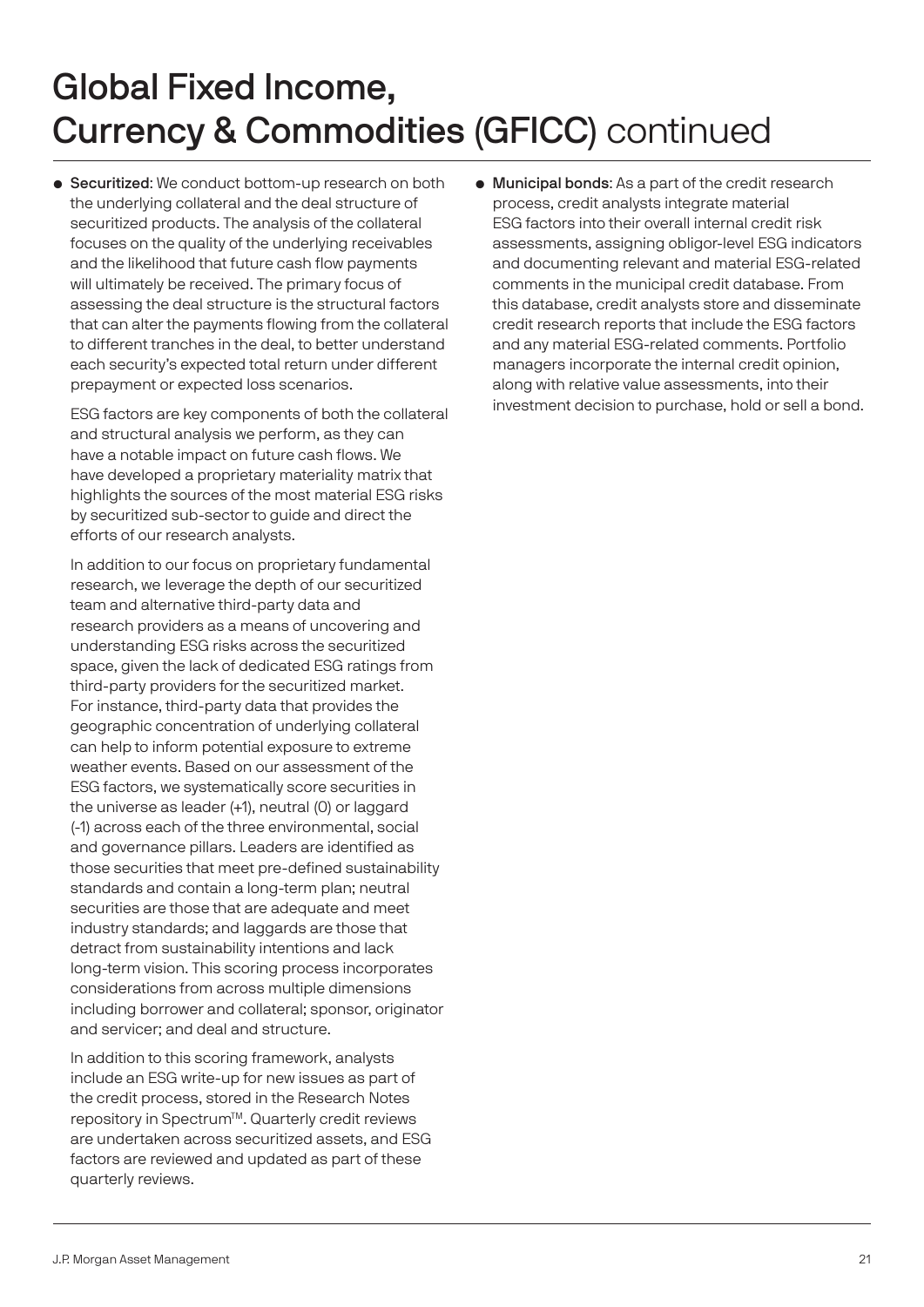# Global Liquidity

### Research/due diligence

We use both top-down and bottom-up approaches to thoroughly analyze issuers, including ESG risks and opportunities that may affect issuers' current and future cash flows.

Proprietary, fundamental bottom-up credit analysis forms the foundation of our approach to ESG integration. We analyze companies across a range of inputs including company regulatory filings, annual reports, company websites, direct communication with issuers, media, third-party and proprietary research.

To complement and accompany the analysts' qualitative research, we have developed a proprietary materiality matrix across fixed income markets. This matrix serves to highlight ESG-related risk factors and focuses on key ESG-related factors within each sector. Proprietary quantitative ESG rating systems have also been developed to capture the nuances across specific fixed income markets. These include a 40-question ESG checklist for the corporate bond market, at both the ticker and specific bond level, country ESG rankings for developed markets and systematic identification of ESG leaders and laggards in the securitized market.

These ESG-related frameworks allow analysts to make informed decisions on the ESG profile of each issuer within its respective sectors. More detailed information on each sector team's ESG framework can be found in the GFICC section of this report on page 17.

In addition, the J.P. Morgan Asset Management proprietary data-driven ESG score being developed by the Sustainable Investing team, mentioned on page 11, provides further breadth of ESG data using proprietary methodology.

As a supplement to these proprietary tools, our common technology platform - Spectrum™ - displays third-party ESG data for each issuer, tracking individual environmental, social and governance scores and changes to those scores, over time.

Our analysts form opinions based on their independent research and judgment, and produce reports containing specific sections for ESG comments that are leveraged across different asset classes when appropriate. The analysts apply a fundamental credit rating to each issuer, and this rating, which can be adjusted based on ESG concerns, ultimately determines an issuer's maximum lines using Global Liquidity's credit guidelines. These guidelines set maximum tenors (duration) and exposures at both the platform level and within each fund and account.

For a more detailed review of the research/due diligence process, please refer to the GFICC section of this report, on page 17.

#### Portfolio construction

Portfolio managers use both proprietary ESG views and third-party ESG research to evaluate overall risk in Global Liquidity portfolios. Research analyst opinions are shared with portfolio managers through Spectrum<sup>™</sup>. Through this technology platform, portfolio managers can access the qualitative ESG-related factors as well as the proprietary and third-party ESG quantitative frameworks, all of which can play a factor in security selection decisions.

Portfolio managers regularly discuss ESG-related topics with the respective analysts to understand how ESG risks specifically affect an issuer's fundamental rating. When ESG factors are material and impact an issuer's rating, these factors will also determine how portfolio managers can manage exposure to an issuer from both duration (tenor) and absolute exposure across the Global Liquidity product line.

Portfolio managers allow for ESG opinions to be differentiators for names within the same sector, as well as an overall risk tool for top-down portfolio analysis. For example, when two names have similar fundamentals and relative value, ESG scores can help differentiate positioning based on good governance, environmental initiatives and/or social impact.

Our proprietary trading system shows third-party environmental, social and governance factor scores for each credit we are evaluating and calculates the impact to the portfolio ESG score. This allows portfolio managers to review similar trade opportunities (by yield and maturity) and integrate ESG factors into their security selection decision-making.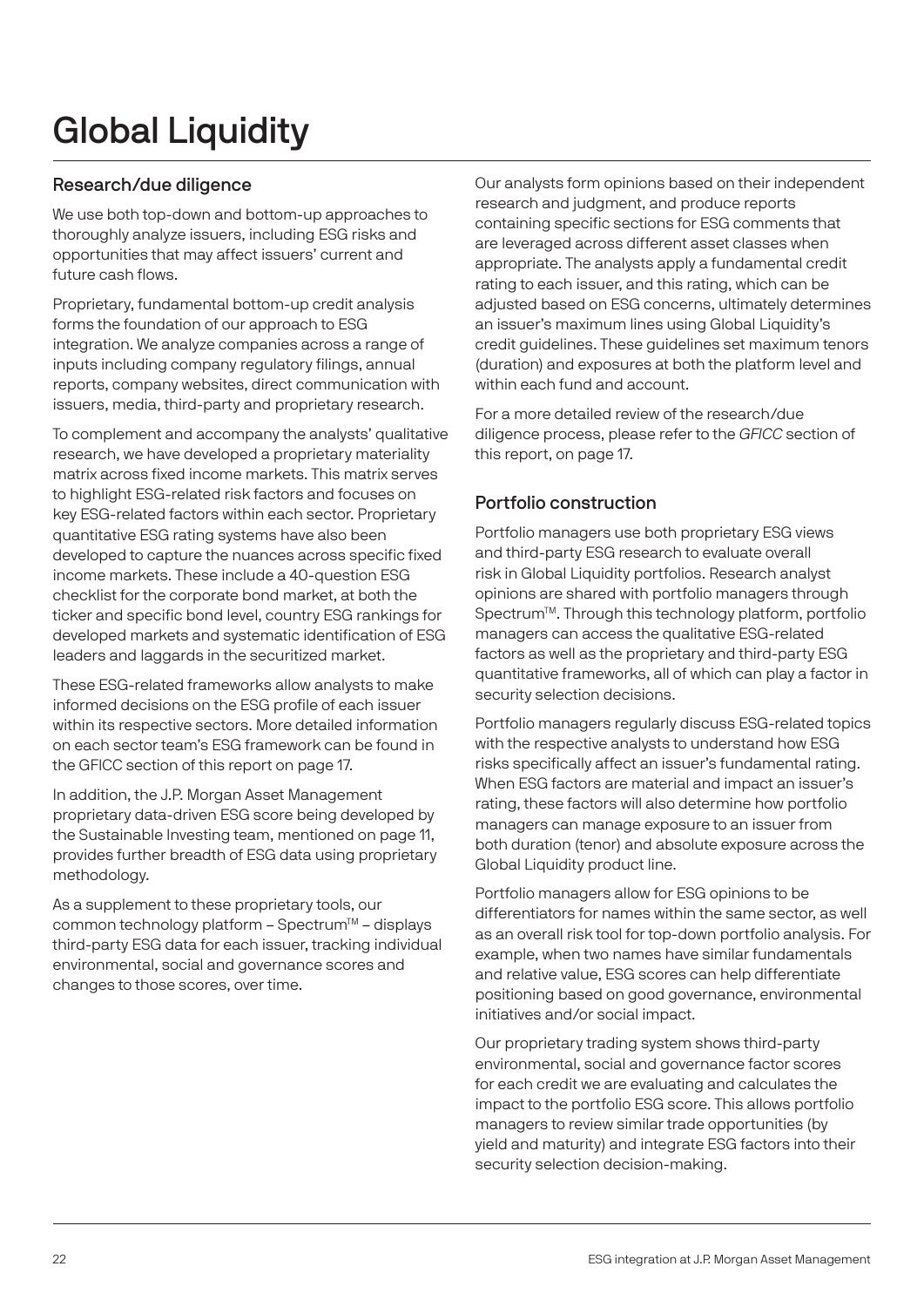# Global Liquidity continued

### Engagement

As bondholders, we do not typically carry voting rights. However, as providers of financing, we have the ability to advocate for and influence positive change by actively engaging on a wide range of ESG issues with a variety of market participants.

Frequent collaborative meetings with company management teams or governmental issuer representatives help illuminate ESG risks and opportunities identified as material and relevant in an effort to positively influence issuers to adopt best practices. This information informs the overall ESG analysis within the proprietary fundamental 40-question analysis. The results of our ESG engagement are reflected in the research reports produced by analysts, and feed back into the overall view of an issuer. Portfolio managers work with research analysts to understand how engagement opportunities are impacting the overall view of a credit.

Below are a few key ways we engage with management teams and other stakeholders:

- Have board representation on industry bodies, where we encourage closer cooperation among issuers on key ESG initiatives.
- Work with rating agencies to promote better corporate behavior in certain sectors and encourage cooperation between legislators, issuers and other industry bodies.
- As previously stated, ESG integration is dependent on the availability of sufficient ESG information on investee issuers. Recognizing the existing limitations around ESG data quality and availability, we collaborate with data providers to encourage them to improve the overall coverage of the fixed-income universe with timely and accurate data.

The results of our ESG engagement are reflected in the issuer reports produced by research analysts, which in turn feed back into the investment process.

#### Documentation and monitoring

Roles and responsibilities around ESG integration within Global Liquidity are as follows:

- Research analysts are responsible for conducting fundamental ESG research, engaging with issuers and ongoing monitoring of the ESG opinions for each credit they cover. Research analysts are also responsible for assigning an overall security rating that has ESG inputs within the fundamental analysis.
- Portfolio managers own portfolio construction and investment decisions, aided by our systematic incorporation of research analysts' ESG views and third-party ESG scoring.
- Credit and Risk Administration owns the Global Liquidity risk matrix overlay and oversight of portfolios from an ESG risk perspective at both platform and individual fund levels.
- The Global Liquidity ESG Leadership team oversees Global Liquidity's continued progress on sustainability efforts including training, product development and thought leadership.

Qualitative analysis and quantitative metrics related to ESG are housed in our common technology platform, Spectrum<sup>™</sup>, to ensure full transparency and access for all investors. This documentation includes analysts' credit opinions, which have dedicated ESG sections, and meeting reports, for which we have built out the tagging and search functions to improve the ability to track our engagement practices. It also includes the J.P. Morgan Asset Management data-driven ESG score and data from third-party ESG providers, again accessible for all investors.

Vendor-provided and proprietary ESG metrics are available within Global Liquidity's trading systems. Portfolio strategy and positioning across multiple factors are evaluated at monthly investment reviews attended by the Global Liquidity Chief Investment Officer, Credit and Risk Administration, Research Analysts, Investment Managers, Finance, Independent Risk and Legal. This includes a review of ESG characteristics and trends across the Global Liquidity platform, and highlights the largest exposures to the highest- and lowest-rated issuers using MSCI ESG scores.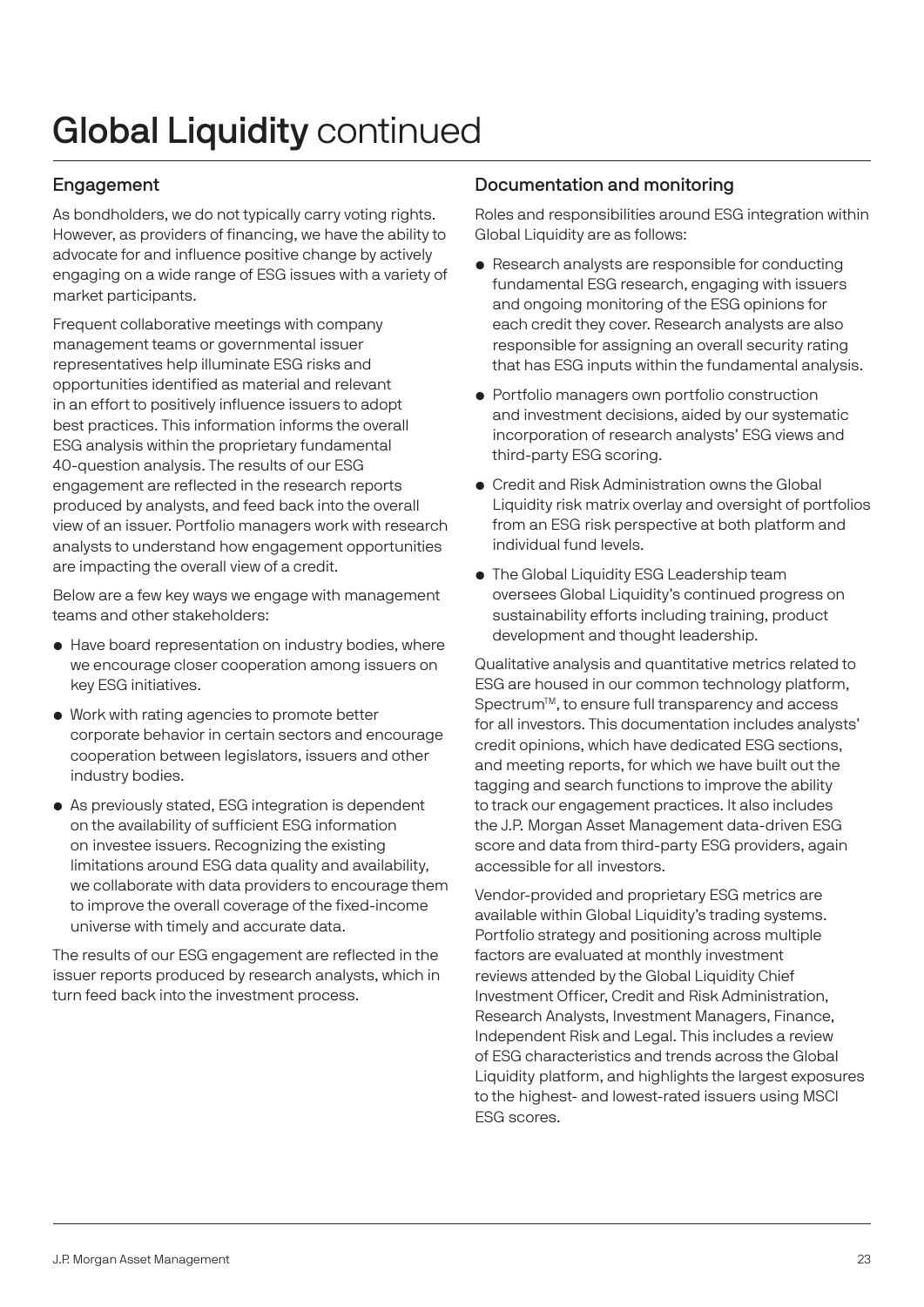# Asset Management Solutions Multi-Asset Solutions

#### Research/due diligence

The Multi-Asset Solutions team designs and manages multi-asset portfolios, integrating the breadth and depth of investment talent within J.P. Morgan Asset Management, drawing on its proprietary quantitative and qualitative research capabilities, strategy and security selection, asset allocation and risk-focused portfolio management expertise.

For our ESG research in Multi-Asset Solutions, we leverage the following three teams:

- ESG research performed by our Multi-Asset Solutions Manager Research team.
- ESG research performed by our centralized Sustainable Investing team.
- ESG research performed by the research analysts of the corresponding asset classes.

Within the manager/strategy evaluation process, we focus on understanding how ESG considerations influence the capabilities of the underlying manager/ strategy and the investment process. The emphasis is on understanding how ESG factors are considered and how the manager/strategy defines, evaluates and rationalizes inclusion of securities that may score poorly and/or contain perceived headline risk. Multi-Asset Solutions portfolio managers consider this information, among other variables, when reviewing managers/ strategies within the overall portfolio construction process. At Investment Director quarterly meetings, ESG characteristics can be challenged and discussed.

### Portfolio construction

Multi-Asset Solutions believes that financially material ESG factors may impact risk/return characteristics of the underlying managers/strategies in which we invest. Therefore, we look to understand if the underlying managers/strategies are adequately identifying and actively mitigating risks and seeking opportunities, where material to their investment process.

A considerable amount of the ESG analysis is done via the bottom-up process of the underlying managers/ strategies, which are assessing materiality within their respective investment processes and determining ESG factors at the company or issuer level.

The manager/strategy selection process carried out by the Multi-Asset Solutions investment team combines manager research and portfolio construction:

- The Manager Research team looks to understand how ESG is considered within an underlying manager's/strategy's investment process, how it defines and mitigates material ESG risks and the investment rationales for the inclusion of securities that may score poorly and/or contain perceived headline risk.
- Multi-Asset Solutions portfolio managers then consider the ESG risks associated with the strategy run by an underlying manager along with other risks and benefits at the total portfolio level. Please note that portfolio managers use multiple criteria to decide which underlying funds to select, which also includes volatility, past performance, tracking error, expected return and Sharpe ratio. Although these particular risks are considered, the underlying funds and securities of issuers presenting such risks may be purchased and retained by portfolios, as exclusion may result in an unbalanced portfolio and suboptimal risk-adjusted returns over longer time horizons.

### Engagement

Engagement functions are a collaboration between J.P. Morgan Asset Management portfolio managers, research analysts and the Investment Stewardship team. Each brings a different perspective to our interactions with companies across our five investment stewardship priorities and our research framework.

From a Multi-Asset Solutions perspective, we leverage our manager research team to engage with underlying investment teams to understand how ESG is considered. We incorporate ESG in our regular manager/strategy review process where we raise topical considerations, review ESG outliers from a thirdparty score perspective and conduct periodic deepdive ESG reviews to cover enhancements to integration and the sustainable investing process.

The output from these reviews is then included within our Research Notes application in Spectrum™ and forms part of the dialogue between our Manager Research and Portfolio Management teams.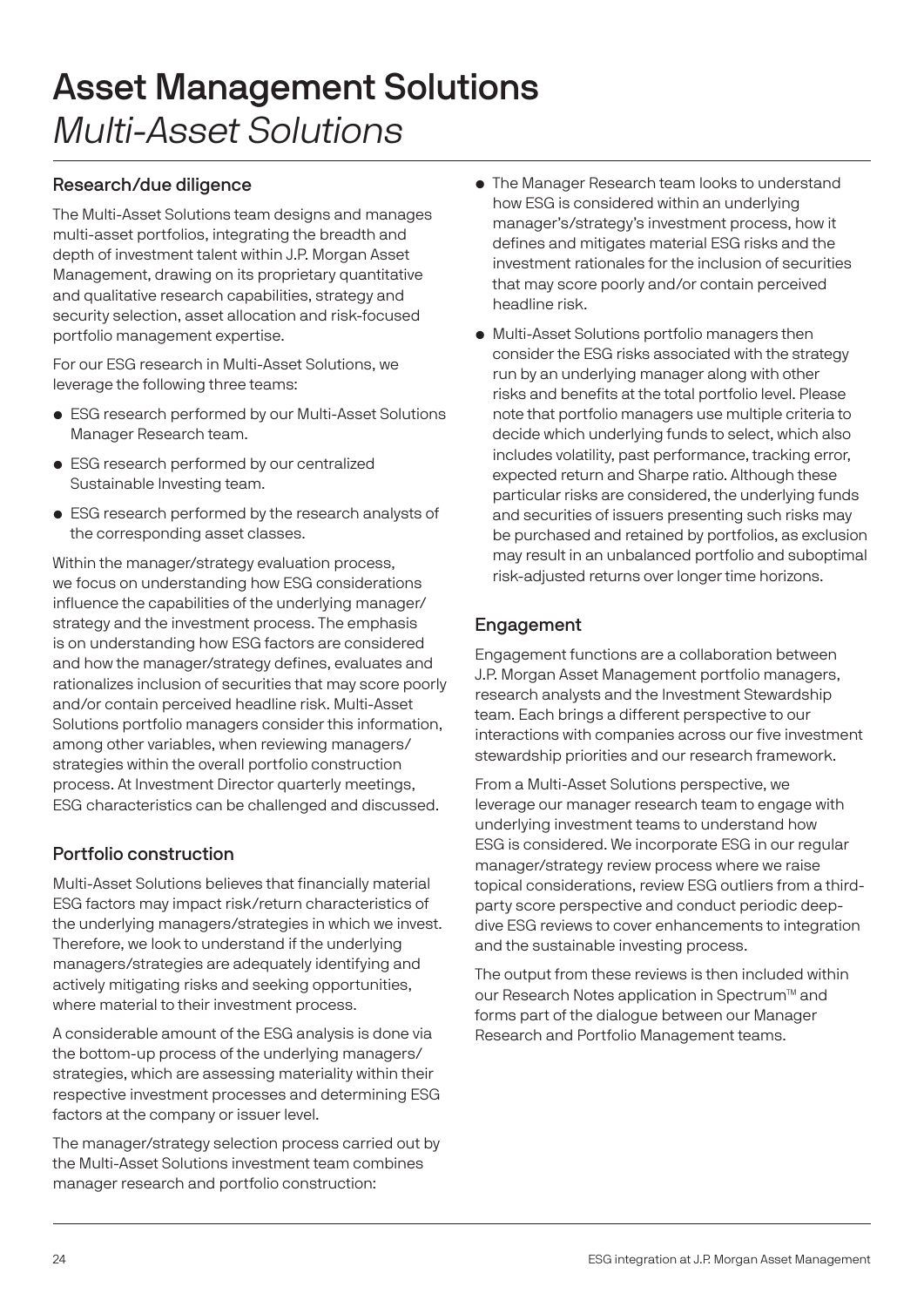### Asset Management Solutions continued Multi-Asset Solutions

#### Documentation and monitoring

All our manager/strategy research is housed in our proprietary technology platform, Spectrum™, to ensure full transparency to our investors, where appropriate.

Spectrum<sup>™</sup> Research Notes: Any engagement and analysis on existing and new managers is uploaded and incorporated into our research notes database, which is accessible to our investment teams for their review. We also look to cover any relevant material within our monthly investment team meetings.

On a quarterly basis, the Investment Director teams conduct formal review meetings with each investment team. Portfolios are reviewed in the context of objectives, performance, risk positioning and ESG integration. ESG integration is monitored through review of fund-level scores versus benchmark scores, evolution of scores and qualitative discussions with portfolio managers. The Investment Directors report directly to the Head of Asset Management Solutions, Jed Laskowitz, and escalate any issues to the Asset Management Solutions Investment Operating Committee.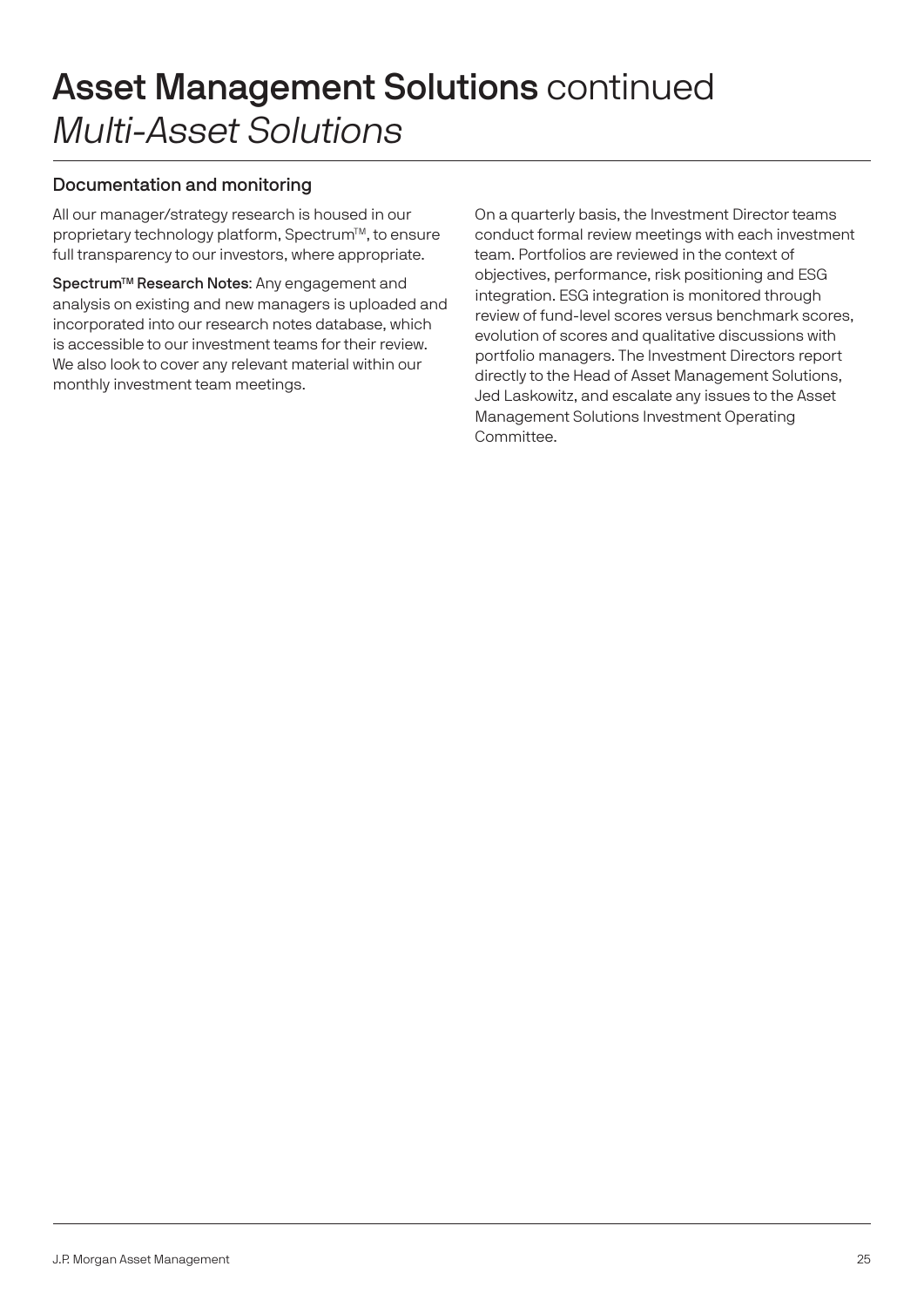### Asset Management Solutions continued Quantitative Solutions

#### Research/due diligence

- To integrate ESG considerations in factor-based strategies (long-only and long/short) and thematic, we rely on a third-party vendor to evaluate companies based on a quantitative ESG metric.
- Third-party vendor coverage for our full long/short universe is approximately 95%, with most in Europe and least in Asia, emerging markets and small cap, and is increasing over time. The result of the ESG evaluation provided by the third-party vendor is reflected in scores that are normalized by sector, but not by region. The scores range from 1-10 (10 being the best score), with most benchmarks' ESG score averaging around 5.

ESG integration is dependent on the availability of sufficient ESG information on relevant companies or issuers and the investment universe. We recognize the limitations around ESG data quality and availability.

#### Portfolio construction

- The Quantitative Solutions team implements ESG screening on its thematic strategies by excluding companies with the poorest ESG scores, first by reviewing them based on environmental, social and governance score. If a company is an outlier on two or more of these metrics, it is removed. If it is an outlier on only one metric and highly relevant to the theme, we evaluate and can invest; if not, we remove.
- Thematic investing strategies rely on the team's proprietary system and investment process for the identification of securities for inclusion that the adviser reflect certain themes. Because thematic investing involves qualitative and subjective analysis, there can be no assurance that the methodology used by, or determinations made by, the adviser will reflect specific themes or align with the beliefs or values of a particular investor.<sup>7</sup>
- As we invest using a quantitative investment process with no qualitative discretion, ESG factors are implemented on an automated basis. This results in an improvement of the portfolio score relative to the relevant benchmark or universe.
- Note that for Index Tracking strategies, we use full replication to invest in all holdings at the same weight as the index. This is to minimize tracking error. As a result, these strategies are not ESG integrated (unless ESG aspects are explicitly included in the index methodology).

 The ESG integration approach described above relates to the Quantitative Solutions investment strategy. Unless otherwise indicated in product-specific disclosures, the products following the aforementioned investment strategy do not promote environmental or social characteristics.

<sup>7</sup> Thematic Investing Risk. The adviser's thematic investing strategies may perform differently compared to accounts that do not have such strategies. Thematic investing strategies rely on the adviser's proprietary system and investment process for the identification of securities for inclusion that reflect certain themes. An account's performance may suffer if such securities are not correctly identified or if the theme develops in an unexpected manner. Performance may also suffer if the securities included in the strategy do not benefit from the development of such themes. There is no guarantee that the adviser's investment process will reflect the theme exposures intended.

The criteria related to thematic investing strategies, including the exclusion of securities of companies in certain business activities or industries, may result in forgoing opportunities to buy certain securities when it might otherwise be advantageous to do so, or selling securities for thematic reasons when it might be otherwise disadvantageous for it to do so. As a result, thematic investing strategies may underperform strategies that invest in a broader array of investments. In addition, there is a risk that the companies identified by the adviser's investment process as reflecting a particular theme do not operate as expected to facilitate a particular goal. The adviser and its proprietary system assess companies by using a wide set of data inputs, which, for certain strategies, is combined with fundamental analysis. While the adviser looks to data inputs that it believes to be reliable, the adviser cannot guarantee the accuracy of its proprietary system or third party data. Under the adviser's investment process, data inputs may include information self-reported by companies and third-party providers that may be based on criteria that differs significantly from the criteria used by the adviser to evaluate relevance to a strategy's investment theme. In addition, the criteria used by third-party providers can differ significantly, and data can vary across providers and within the same industry for the same provider. Moreover, there are significant differences in interpretations of what it means for a company to be relevant to a particular theme. While the adviser believes its definitions are reasonable, the portfolio decisions it makes may differ with other investors' or advisers' views. Because thematic investing involves qualitative and subjective analysis, there can be no assurance that the methodology utilized by, or determinations made by, the adviser will align with the beliefs or values of a particular investor.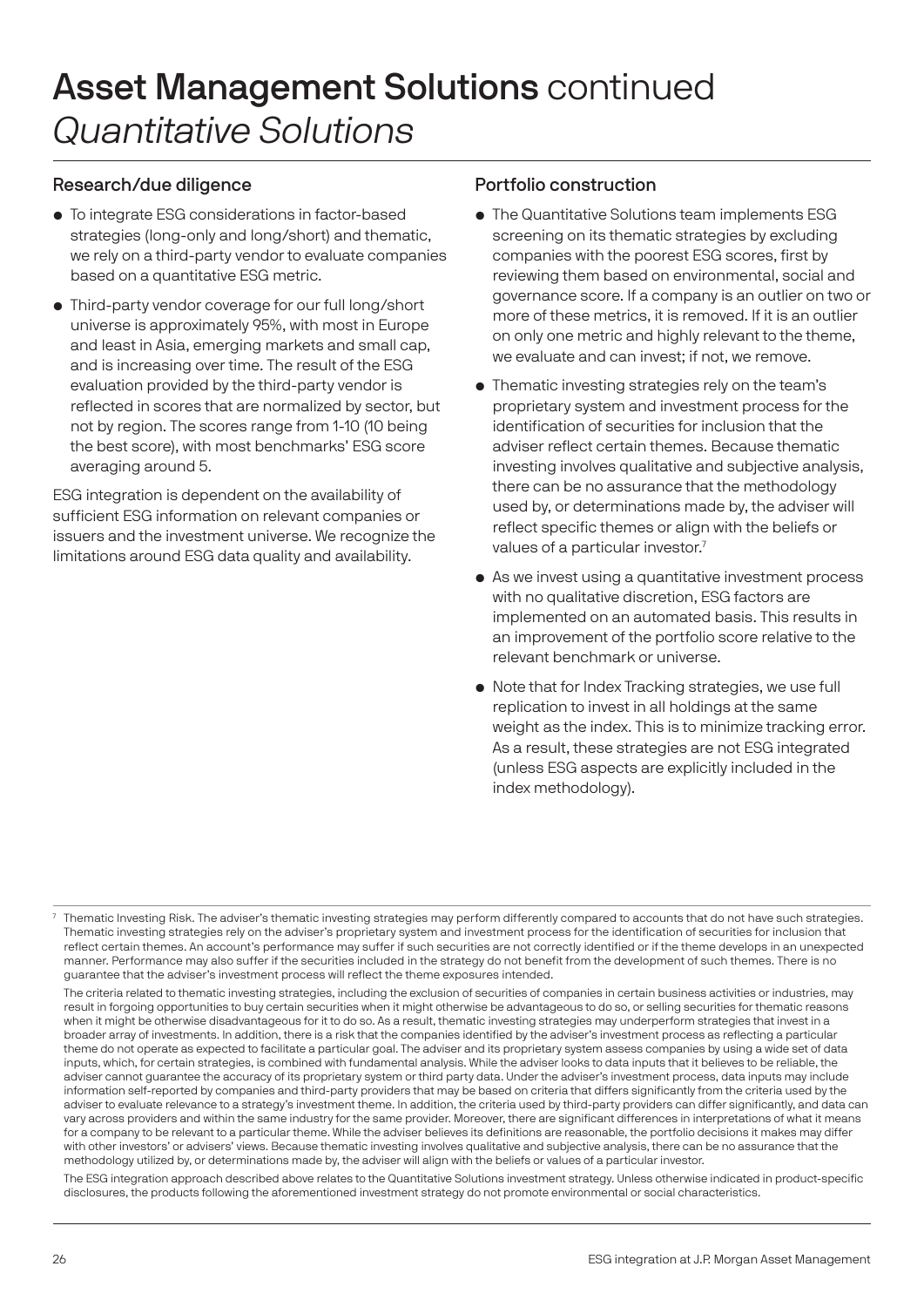## Asset Management Solutions continued Quantitative Solutions

#### Engagement

- The Quantitative Solutions team manages portfolios that invest across large starting universes. As such, we rely on a third-party vendor, avoid investing in the worst-ranked names and do not proactively engage with companies as a team. However, the Investment Stewardship team does exercise its voting rights in line with the J.P. Morgan Asset Management Global Proxy Voting Guidelines. The Investment Stewardship team may engage with companies held in Quantitative Solutions' portfolios as part of its stewardship program.
- When there are significant proxy voting issues on companies without fundamental analyst coverage, the Investment Stewardship team will engage with the Quantitative Solutions portfolio managers. The two groups will evaluate proxy advisor recommendations, discuss the issues and come to a decision.

#### Documentation and monitoring

- For factor-based portfolios, the portfolio manager running the quantitative process is responsible for determining that exclusions are coded and reflected. Monitoring is conducted by Investment Directors.
- As we invest using a purely quantitative investment approach, our ESG integration process is documented in the code and in our procedures.
- The Investment Directors formally monitor ESG and it is discussed in our Quarterly Review meetings, which include the CIO. The Investment Directors would alert the portfolio manager team were there to be a significant drop in ESG scores. As our process is automated, this has not happened to date.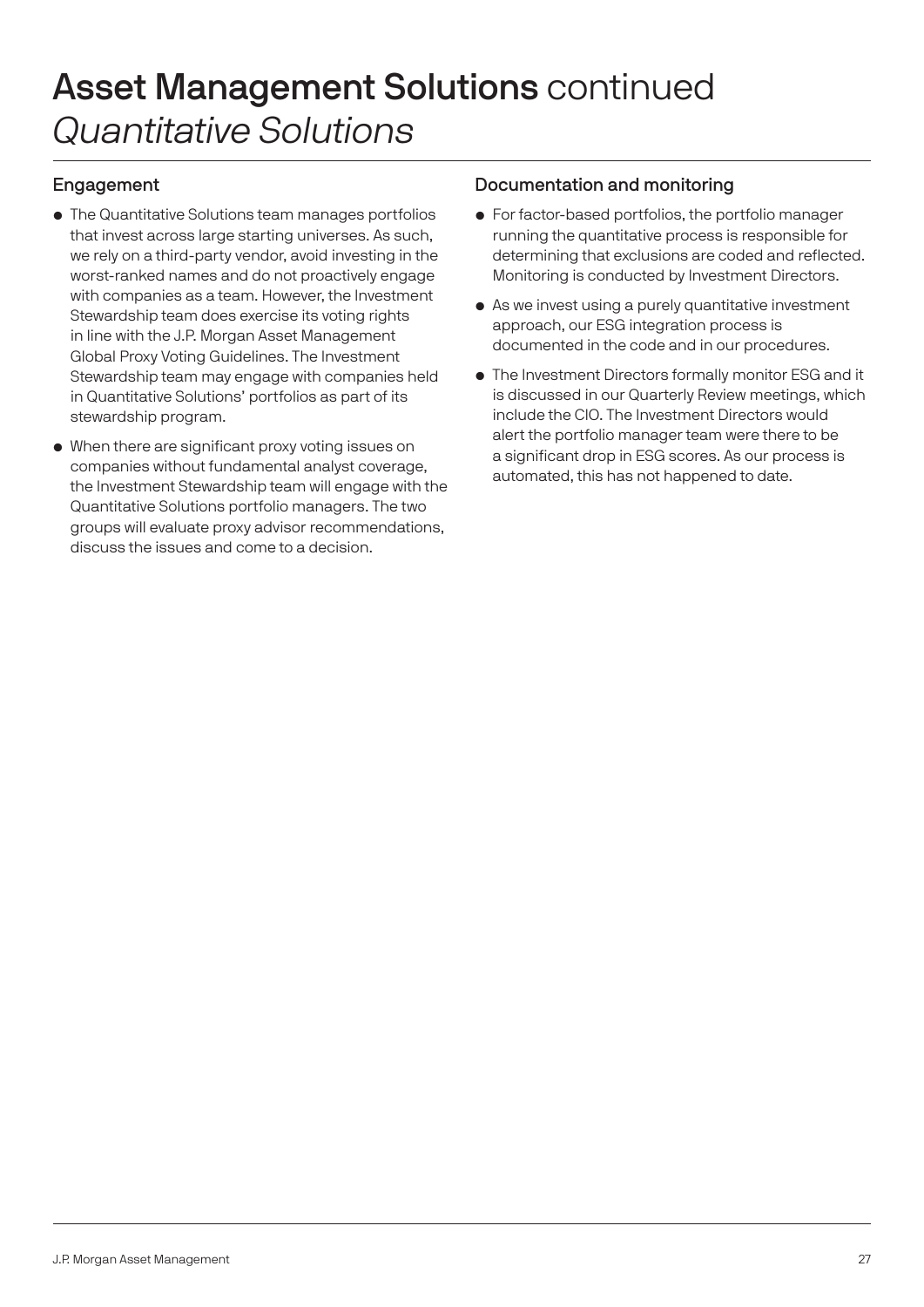### Alternatives Macro Strategies

#### Research/due diligence

Our research process consists of an assessment of materiality and ESG scoring:

- Assessment of materiality: Our fundamental analysis of securities integrates ESG risks and opportunities both pre-trade and on an ongoing basis. We assess material ESG risks and opportunities using defined frameworks for corporates to ensure a robust and repeatable process. Our framework for corporates leverages the Sustainable Accounting Standards Board (SASB) ESG topics, while our framework for sovereigns leverages some of the ESG topics outlined in the UNPRI guide to sovereign debt investing. The portfolio managers have discretion to add further ESG topics they believe could be relevant to specific positions. Our materiality assessment draws on the managers' understanding of inherent ESG risks and opportunities across countries, sectors, industries and activities, and their knowledge of their sector of coverage and specific companies. We integrate proprietary, broker and ESG-specific third-party research and company disclosures into our assessment. The final analysis is documented for reference and to monitor exposures over time.
- ESG scoring: Third-party scores provide a complement to our own assessment of materiality and are an objective quantitative framework for the consideration of ESG credentials. We leverage ESG scoring and the associated analysis from MSCI, using the All Country World Index (ACWI) scores for equity and credit, and the country scores for sovereign debt, which feed into Spectrum™. Within Spectrum™, we can view our portfolios' aggregate ESG scores, the component parts and the scores for the broader universe. We also leverage the norm-based scoring assessment from ISS-ESG, referring to its red/amber/ green flags. In addition, the proprietary J.P. Morgan Asset Management data-driven ESG score, being developed by the Sustainable Investing team, will provide further breadth of ESG data using our proprietary methodology in the future.

#### Portfolio construction

We integrate ESG analysis into our process to mitigate material potential negative risk scenarios as a result of ESG risks and to identify opportunities for securities with strong ESG characteristics. The consideration of potential ESG risks and opportunities can influence the decision to buy, disinvest or adjust position sizing in a particular security.

### Engagement

To enhance our ESG analysis and ensure active ownership on behalf of our clients, the Macro Strategies team leverages the expert insights of the Investment Stewardship team, specifically relating to proxy voting and engagement activities. Further, we engage directly with companies on certain issues where we believe additional discussion may be materially beneficial.

### Documentation and monitoring

Within macro strategies, all portfolio managers are responsible for conducting and documenting ESG research on all long exposures in single name equities, bond and FX. The team holds a dedicated fortnightly ESG meeting in which they review portfolio ESG scores and discuss any material ESG updates for the portfolio holdings. During these meetings, any changes in ESG scores or norm-based analysis are discussed, as well as ESG-related company updates arising from internal or third-party research and engagement, and any industry developments.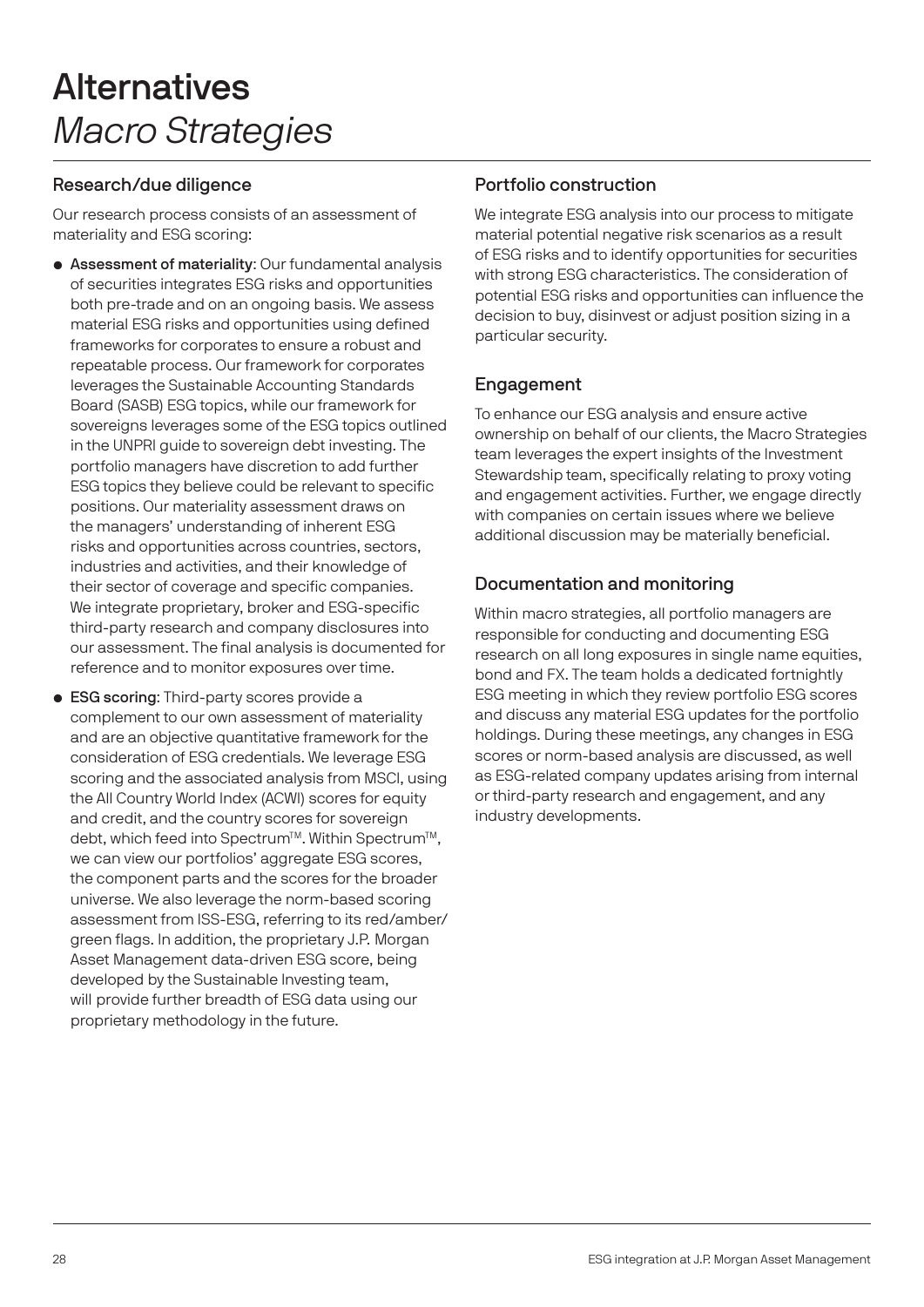### Alternatives continued J.P. Morgan Alternative Asset Management (JPMAAM) Hedge Fund and Alternative Credit Solutions

#### Research/due diligence

J.P. Morgan Alternative Asset Management (JPMAAM) Hedge Fund and Alternative Credit Solutions believes that sustainability is a key factor in managing risks and identifying opportunities, and we have developed a holistic investment approach that reflects this belief. Our ESG framework primarily focuses on ESG integration in our manager due diligence process. Our proprietary framework for evaluating managers includes an extensive list of questions on ESG factors factors across 25 categories in relation to their operational and investment processes. We apply the full framework to every manager while recognizing the materiality of certain ESG risks and opportunities may vary by manager type, size and strategy. This comprehensive analysis informs our view of ESGrelated risks and is an important part of our investment decision-making process.

#### Portfolio construction

We view good ESG practices as a tool to help mitigate potential risks and conflicts, and a pre-requisite to investing in a responsible way. ESG factors are taken into consideration as part of each decision to invest in a new manager, remain invested with an existing manager or terminate a manager. The ESG integration of our platform contributes to risk management and return across portfolios by (a) helping JPMAAM avoid hedge funds that are more likely to fail by identifying key structural risks and (b) influencing managers we do select to institute best practices that strengthen their business and protect their investors. Beyond identifying and mitigating potential sources of risk, our ESG integration process also helps us to identify outperformers and guides us toward additional sources of alpha.

#### Engagement

After evaluating managers on ESG factors throughout our due diligence process, we actively engage them on any identified financially material environmental, social or governance risks. We work closely with our managers to help them improve on ESG factors where we believe they are lacking, providing guidance and support to help them achieve best-in-class practices. We believe this improves a company's ability to operate successfully, both now and in the future, thereby enhancing the potential of our investment. JPMAAM prides itself on helping to drive ESG principles in the industry. The platform has helped many hedge fund managers to incorporate ESG factors into their businesses and investment processes. Notably, over 90% of managers on the JPMAAM platform already have or are actively drafting an ESG policy focused on investment and/or business practices, up from 10-15% at the start of 2018.

#### Documentation and monitoring

The ESG framework used for evaluating managers' business practices was approved by the JPMAAM Investment Committee (IC). It is led and implemented by JPMAAM's operational due diligence (ODD) team and is supported by the investment research analyst covering each manager. The ODD team is comprised of dedicated specialists who conduct a comprehensive assessment of risk controls, operations, financial statements, legal structures and documentation as part of initial due diligence and ongoing monitoring. They report to Brian Burke, Head of Risk Management and a member of the Investment Committee, who has the right to veto any investment due to risk and operational concerns, including those related to ESG.

On every occasion the IC meets to approve a new manager or review an existing one, the ESG evaluation is included in the materials to be considered for the committee's review. Any meaningful and material ESG risks identified at any stage of the investment process are flagged by the ODD team and escalated to the IC.

The proprietary ratings for each ESG factor are incorporated into our research database and all client reporting. This allows ratings to be effectively monitored by portfolio managers and investment directors at the manager and portfolio levels.